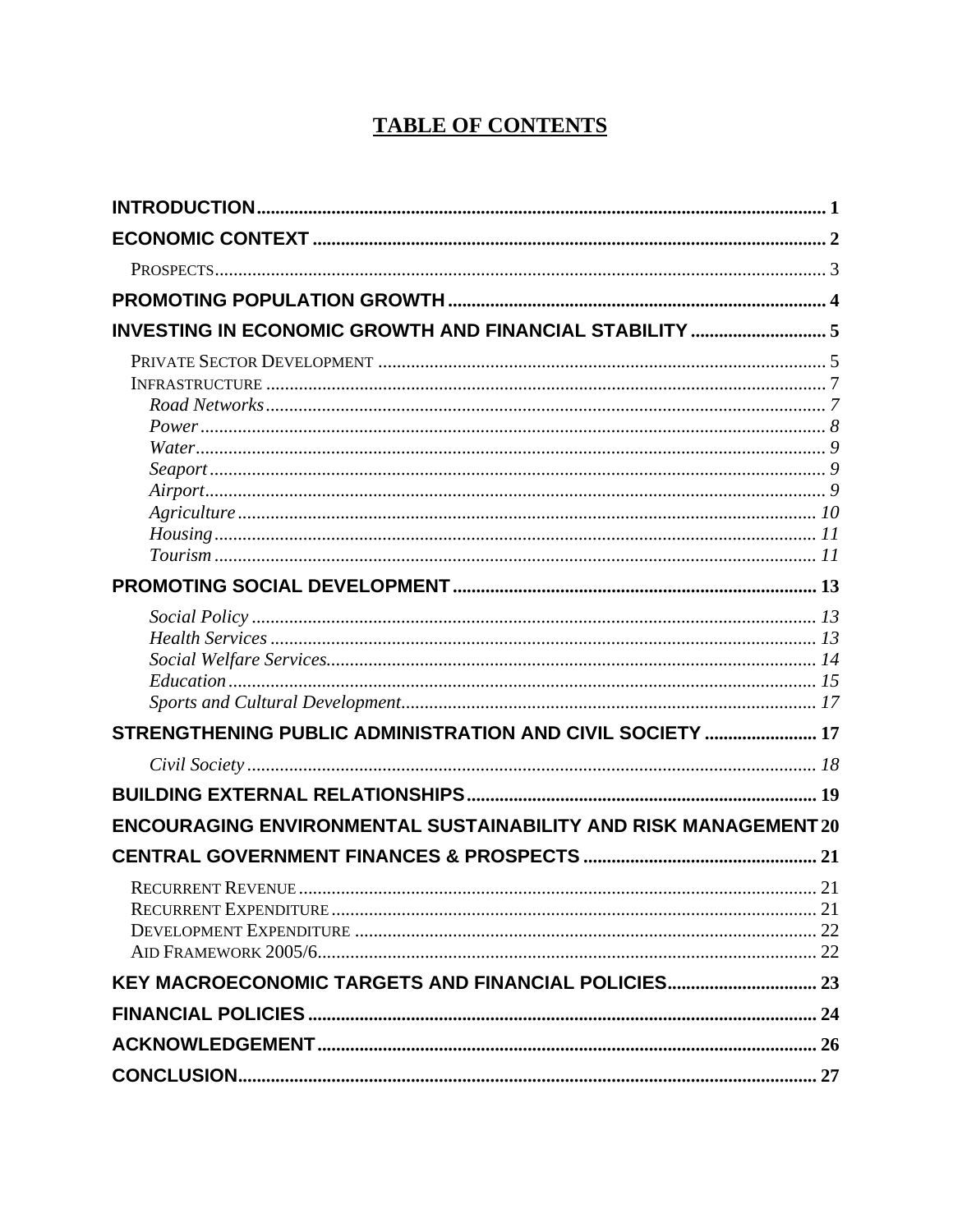## **BUDGET STATEMENT**

## **Investing in a people-centered agenda**

Mr. Speaker, I rise to move a motion for the second reading of a Bill shortly entitled the Appropriation Act 2005.

### **INTRODUCTION**

1. It is my honour to present to the Legislative Council the main social, economic and financial policies of the Government of Montserrat.

2. I am presenting this budget against the backdrop of a spate of global disasters – record levels of hurricanes in the Caribbean and the United States, severe flooding in Guyana, war and famine in parts of Africa and the Indian Ocean tsunami which to date has claimed over two hundred thousand (200,000) lives. Our hearts and our prayers are for the recovery and relief of all who have suffered. Throughout the world today there are many people facing challenges beyond those we experience here on island. I am therefore thankful to God for his continued mercies on our Emerald Isle even though we have experienced and are still experiencing setbacks but we are gradually emerging from the effects of a prolonged natural disaster.

3. Although, we have endured much as a people, we have remained steadfast in the belief that Montserrat has a sustainable future and we are willing to work to achieve this. This is the compelling message we are sending – no matter the obstacles.

4. As we seek to chart our course in this new era, the global environment is not the same as we knew it in 1995 when the volcano first erupted. Many opportunities have been lost over the years and countries with whom we competed effectively, have moved on.

5. Further, Mr. Speaker, the mad rush by both companies and countries to become larger and to expand their sphere of control has placed tremendous pressure on small countries like ours to maintain their place in a dynamic world market.

6. The result for many small countries is increasing dependence, huge budget deficits, unemployment and a systematic erosion of pride and faith in their own abilities to survive the turmoil of our time. We must ensure that we are not casualties of this vicious game, by being resolute in our purpose and apply our minds to the mastery of this new environment. The opportunities are there and we must find them. We must recognise however, that we must pursue avenues that have been hitherto never explored.

7. Mr. Speaker, never before have training and exposure been so important. I do not mean training to work for someone else but one that will produce entrepreneurs, researchers and thinkers. The training, I speak of is one that will encourage innovation,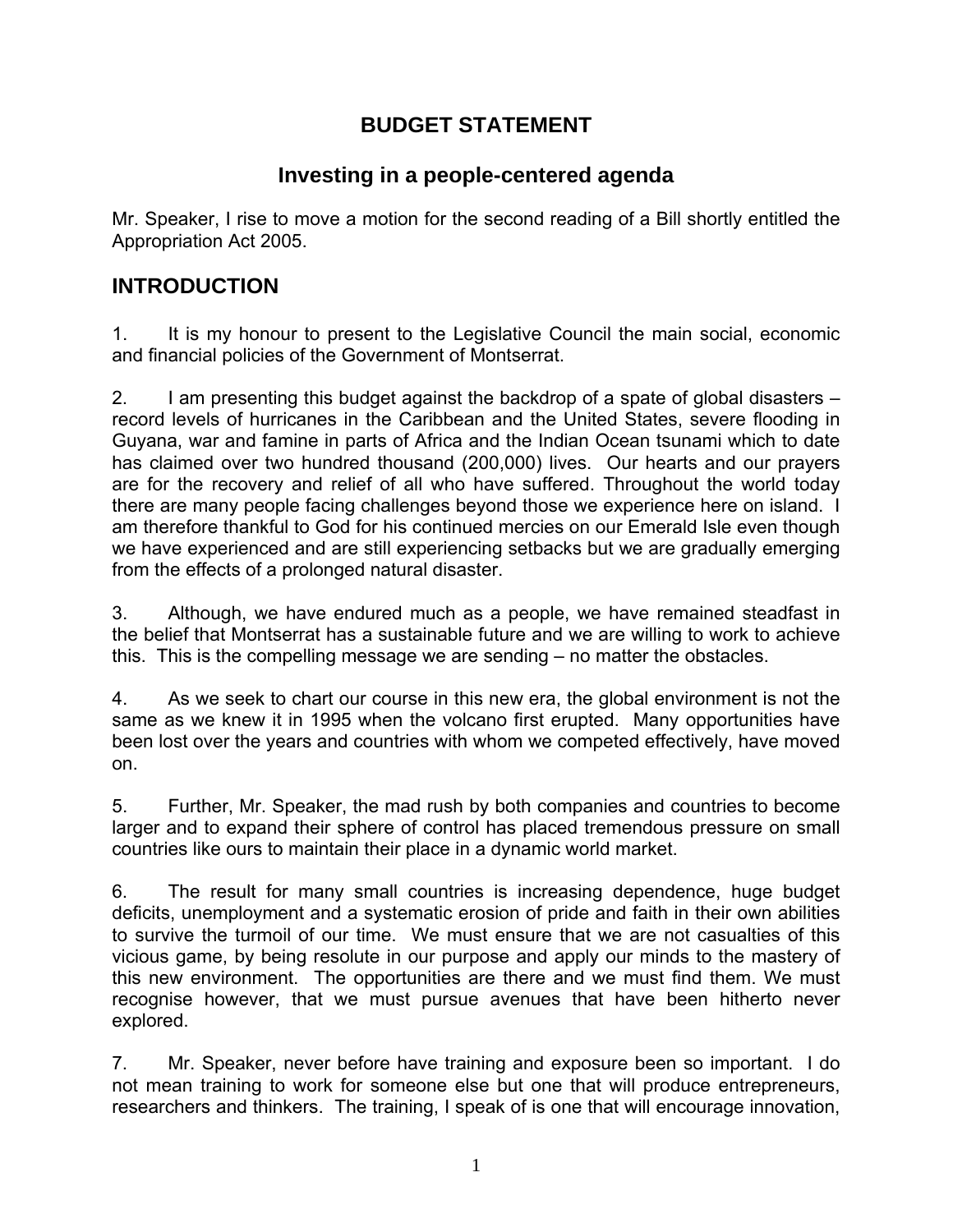explore opportunities, anticipate and neutralize threats and most of all design and produce marketable products and services.

8. There are many educated and trained people who are walking the streets all over the world. We must realize that qualifications alone would not get us a job. The new world scenario also requires teamwork, a problem-solving attitude and good work ethics.

9. As a country poised to reposition itself in the market, we must be reminded that our interpersonal skills are as valuable as our degrees; respect is as important as the food that sustain us and loyalty to our country and its development is as essential as our individual successes. **The principle that must be borne in mind is that the consumers of our products and services have numerous alternatives available to them**. **There are no guarantees of purchase but we must always be available with a product or service to sell.**

10. Mr. Speaker, Her Majesty's Government (HMG) and the Government of Montserrat (GoM) are investing in programmes to first and foremost ensure that Montserratians have a home and a future. It can all be lost, if we do not act responsibly and if we leave our inheritance for the enjoyment of all who may come. It is possible that Montserratians can be marginalized in the new Montserrat if they do not actively seek out opportunities and invest now. Governments cannot do everything. Every Montserratian must be willing to do his or her part.

# **ECONOMIC CONTEXT**

11. As we look at the year ahead, we do so understanding that Gross World Product (GWP)<sup>1</sup> is growing but at a slower rate in 2005. It grew by 2.8 percent in 2003, 4 percent in 2004 and is forecast to grow at 3.25 percent in 2005. While world economies, in particular, the United States and China show positive growth entering 2005, high oil prices and the resulting corrective policy measures are expected to slow down world growth during the year.

12. More importantly, the countries, United Kingdom, in particular and Europe generally, from which we obtain financial resources are expected to experience growth ranging between 2 percent and 5 percent. We remain hopeful about the potential for us to benefit from their success.

13. Closer home in the Organization of Eastern Caribbean States (OECS) countries experienced real Gross Domestic Product (GDP) growth rates ranging from 14 percent in Anguilla to negative 3.8 percent in Grenada in 2004. Except for Grenada, all the countries of the currency union showed positive growth. In fact, the entire currency union experienced real GDP growth of 4.3 percent.

<sup>&</sup>lt;u>.</u> <sup>1</sup> World Economic Situation and Prospects 2005, United Nations, New York.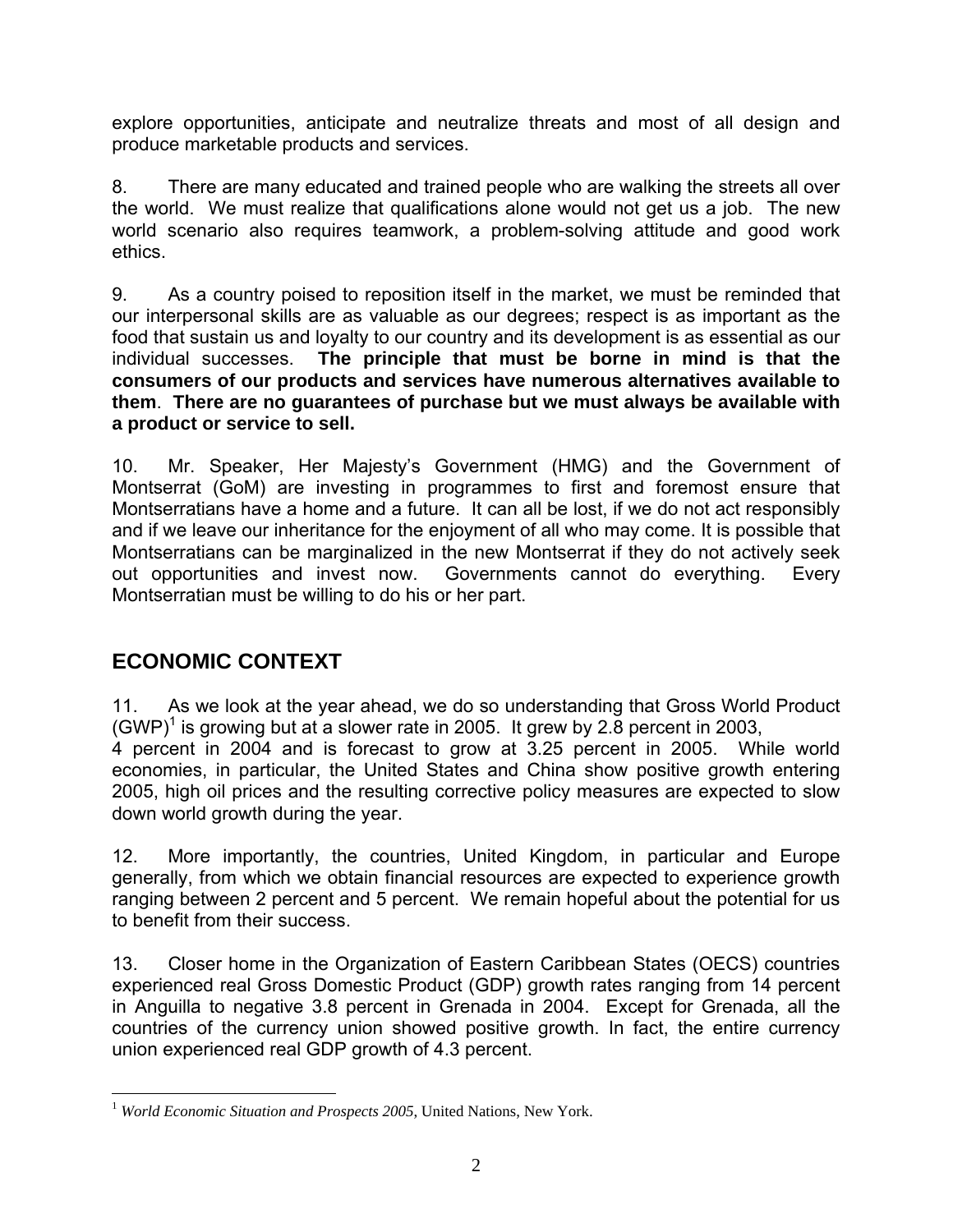14. Our own local situation is positive. In 2004, preliminary data indicated that Montserrat recorded its third successive year of economic growth. Preliminary estimates of GDP reveal a growth in GDP of 4.26% in 2004. This is an improvement to the revised 1.2 percent growth rate achieved in 2003. The increased economic activity was mainly influenced by increases in value added for the Banks & Insurance, Transportation, Real Estate and Housing, Construction, Hotel & Restaurants and Government sectors. In contrast, there was a contraction of economic activity in the Agriculture sector.

15. Worthy of note is the monetary survey carried out by the Eastern Caribbean Central Bank which shows that there is a high level of liquidity within the banking system. In fact, using the net foreign assets as an indicator of national savings, Montserrat's net foreign assets increased from one hundred and nineteen million dollars (\$119m) in 2000 to one hundred and seventy three million dollars (\$173m) in 2004. Most of these assets are held within the commercial banking system. The unfortunate situation is that domestic credit is shrinking and in particular business credit which has shrunk from approximately eight million dollars (\$8m) in 2000 to four million seven hundred thousand dollars (\$4.7m) in 2004 at a time when we are counting on private sector businesses to play a lead role.

16. The private sector activity has been assisted by the fairly stable consumer credit of twenty two million dollars (\$22m) lent to households. A considerable amount of this however, goes into financing imports rather than local production.

17. This is a structural issue which we must review more closely in 2005 and design specific policies and programmes to assist in the short to medium term.

#### **Prospects**

18. Mr. Speaker, economic growth is expected to increase significantly in 2005. It is estimated that GDP will grow by 6.5 percent, as a result of a number of planned public and private sector projects.

19. The completion of the new airport will be the most important single public sector project. The development of adequate external transport links is essential for the encouragement of tourism and private sector development. The tourism industry is expected to benefit greatly from the Tourism Development Project that is being implemented. This project is expected to be the impetus for growth for the other sectors in the economy. The Private Sector Development project, which is expected to commence in the second quarter 2005, will provide some well needed support to the private sector.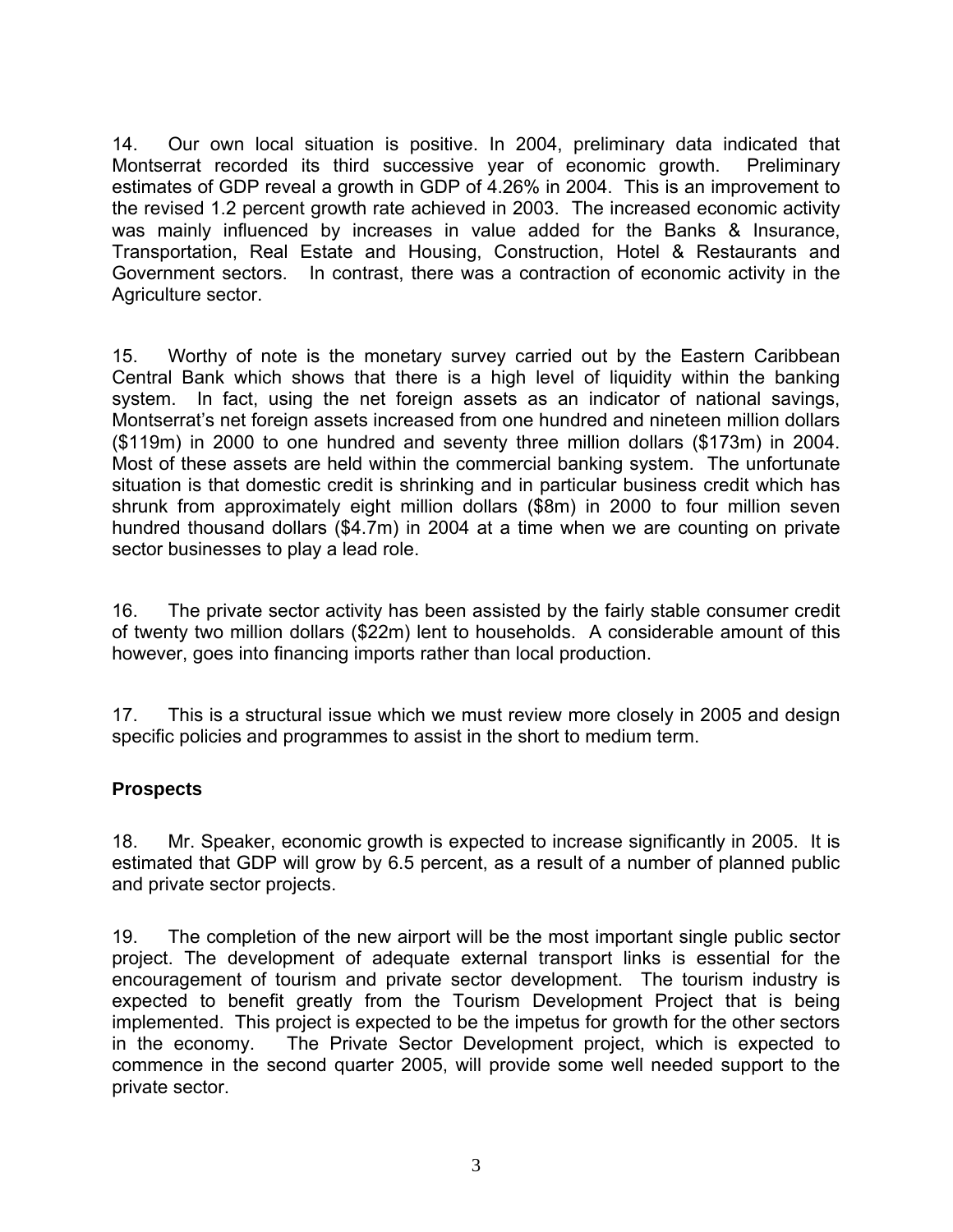20. In addition, there are a number of private sector initiatives that are planned for 2005. These include: the Cultural Centre, Medical Schools and a major housing development project, Emerald Homes financed through CLICO Insurance Company and the St Patrick's Cooperative Credit Union and an ash manufacturing facility.

21. Other important projects that are likely to come on stream are a major road project and Little Bay Infrastructure project. The revised Lookout ІІ project has been approved, and work has commenced on infrastructure. We anticipate that construction of houses on the available serviced lots will commence in the third quarter. The approval of funds to support the reoccupation of the former Daytime Entry Zone (DTEZ) is expected to generate growth in GDP through repairs to roads, and the building of a bridge over the Belham Valley that will provide all weather access to these areas. With favourable weather conditions, recovery in agricultural production is anticipated, particularly in the crops sub-sector.

22. Mr Speaker, it is in this economic context that we seek to implement the relevant programmes and achieve the strategic objectives outlined below.

## **PROMOTING POPULATION GROWTH**

23. Mr. Speaker, in June 2003 our population was approximately four thousand four hundred and eighty-three (4,483) persons. I am pleased to report that the preliminary figures released by the Statistics Department for 2004 have shown an increase of 207 or 4.65 percent growth to four thousand six hundred and ninety (4,690). You will recall last year when this budget was presented our target was for a 4 percent growth in population.

24. Many of the factors outlined last year as being key ingredients for population growth have been improved or are in the process of being developed. I am happy to report that these activities are starting to have the desired effects.

25. Clearly, although the economy is a challenging one, the message is getting out there and people are responding. However, the fact that the immigrant population is a significant component of our population there is a proportionately high outflow of funds. This is estimated at four million five hundred thousand dollars (\$4.5m) and coupled with the normal leakages experienced in small open economies have reduced the pace of our economic growth.

26. There are two strategies adopted by government which will be outlined in more detail in a Population Policy to be completed this year. The first is to encourage migrant workers to settle and invest locally and the second strategy is to encourage Montserratians to return home. This year, the latter strategy will be given a policy boost by targeting at least five (5) trained Montserratians annually to fill vacancies on island. Where these individuals do not own a home on island, housing will be provided for a specified period to enable them to resettle.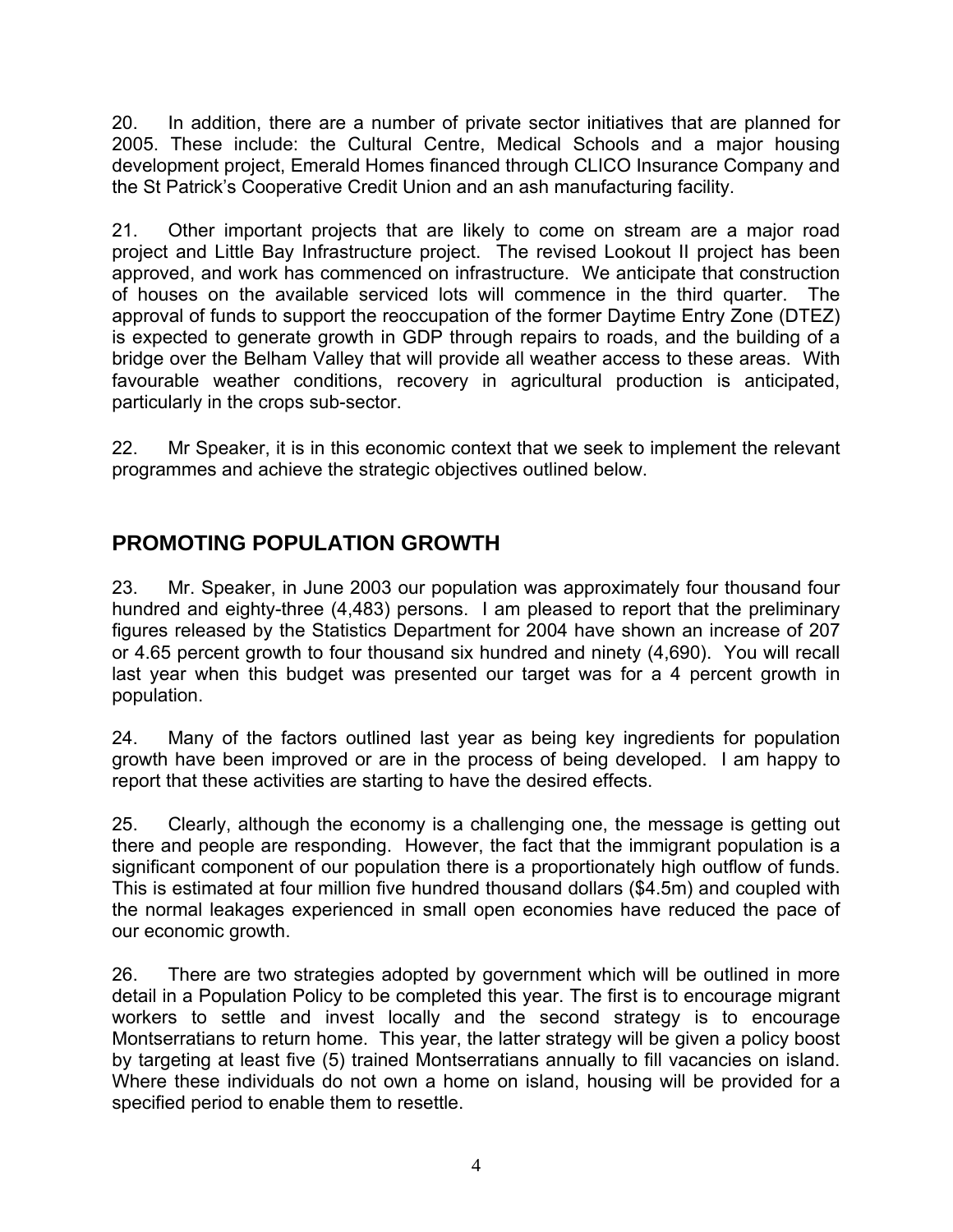27. This policy will benefit from two million dollars (EC\$2.0m) included in the budget of the Department of Administration to cover the cost of recruitment of new and temporary staff. Also, a new subhead with one hundred thousand dollars (\$100,000) for rents has been included. In addition, an amount of one hundred and thirty-two thousand dollars (\$132,000) has been directly allocated to this objective. Of course the nature of this objective means that it will also benefit significantly from funds allocated under other programmes in housing, education, construction, tourism and social development.

28. Housing will however remain a major constraint on population growth and Her Majesty's Government (HMG's) response along with that of our mortgage institutions will determine the pace at which this issue is resolved.

## **INVESTING IN ECONOMIC GROWTH AND FINANCIAL STABILITY**

29. Our task is to build a society of which we can all be proud; design an economy that is the envy of our peers and cultivate an environment in which accountability thrives. We have learnt how difficult it is to manage an economy where there is social disorder. We therefore commit to building the critical bridge between social and economic policy and to cherish the value of an integrated approach that will benefit the groups of people living on Montserrat. This year we have allocated seventy-nine million five hundred and eighty-five thousand five hundred and five dollars (\$79,585,505) in both the Recurrent and Development Budgets towards the achievement of this objective.

#### **Private Sector Development**

30. Mr. Speaker, we cannot achieve the economic growth and financial stability we desire without a strong and vibrant private sector. It is as critical as the air we breathe. Government has programmed through the Private Sector Development Project seven million five hundred thousand dollars (\$7.5m) to create opportunities for the Private Sector.

31. Our competitiveness and responsiveness to market forces will be of utmost importance if the Private Sector intends to take advantage of the opportunities afforded by CARICOM and the OECS. It is for this reason that we intend to develop a pragmatic strategy and action plan in support of private initiative to ensure that we maximize the benefits as a member of both organisations.

32. My Government continues to support private enterprise. We recognise that over the last 10 years, volcanic activity has created undue hardships on the local business community. They had to relocate several times at their own expense, suffered costly inventory losses in an environment where there was severely decreased domestic demand for goods and services.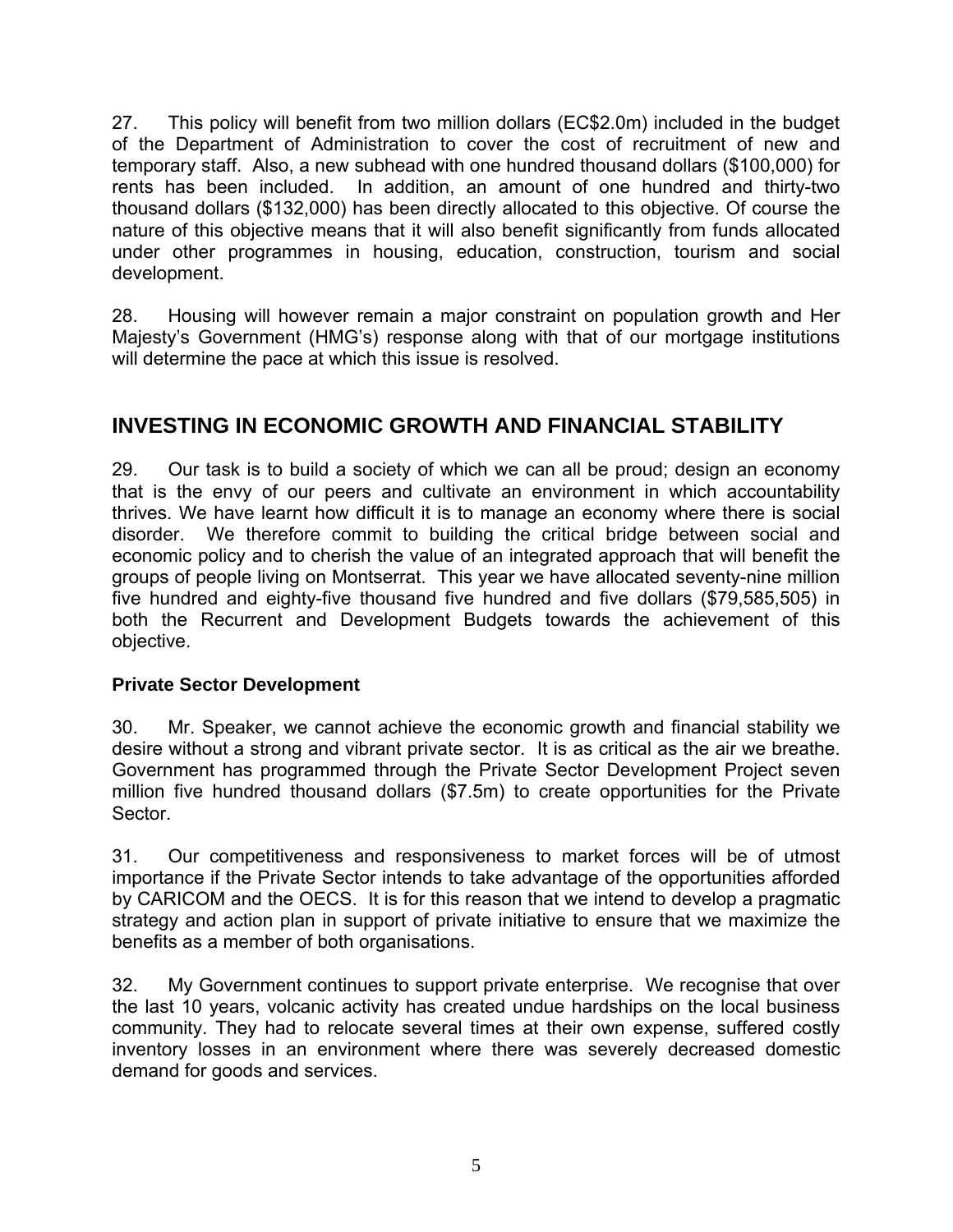33. The availability of finance is the core of the private sector problem because as pointed out earlier, even though there is substantial liquidity in the financial system, businesses are hard pressed to meet local borrowing requirements. In some cases, the persistently high levels of debt is debilitating to businesses. An economic and financial response to this situation in the face of scarce financial resources is not easy for any Government to resolve but a study of the problem is essential.

34. Government continues to provide assistance to the Private Sector through policybased tax exemptions in agriculture, tourism, financial services, construction, mining and quarrying. In addition we have also given individualised exemptions based on circumstances such as hardship, and on innovative projects based on an acceptable business plan. Further, in 2004, we wrote-off over five million dollars (\$5m) in arrears as recommended by the Public Accounts Committee to give recipients a clean start.

35. Again, Mr. Speaker, businesses have been able to carry forward losses and offset them against future profits. Exemptions from property taxes on new buildings in the north, for a specified period, are measures adopted by this Government to allow local business to pull themselves out of the economic and financial quagmire.

36. We have also focused our attention on foreign direct investment – new money. Government has continued to grant concessions to international businesses wishing to set up on Montserrat, on the basis of business proposals, concessions recognise employment potential, technology base, skills transfer, capital outlay and local partnerships. Several businesses are in the process of being established on Montserrat and which will not only boost economic activity but create jobs. These include:

- i. Offshore Schools two of which have acquired or are in the process of acquiring property.
- ii. Exploration and development of Geothermal Power government is currently finalising the agreement with a company.
- iii. A German Water Bottling Company representatives of the company will be on island to discuss the agreement. The Company already own property on island.
- iv. Mining and Quarrying government is supporting a joint venture company, Montserrat Composites Limited to collect and process the ash deposits on island into a variety of products for export.
- v. Hotel development at Rendezvous proposed by the Property Owners.
- vi. Dive Operation a number of proposals has already been received and processed by the Development Unit from potential investors in this area.

37. Having said this, my government is not satisfied with the whole process of facilitating and establishing businesses on island and we will implement changes in this area. The first step will be to review the current structure with a view to establish a unit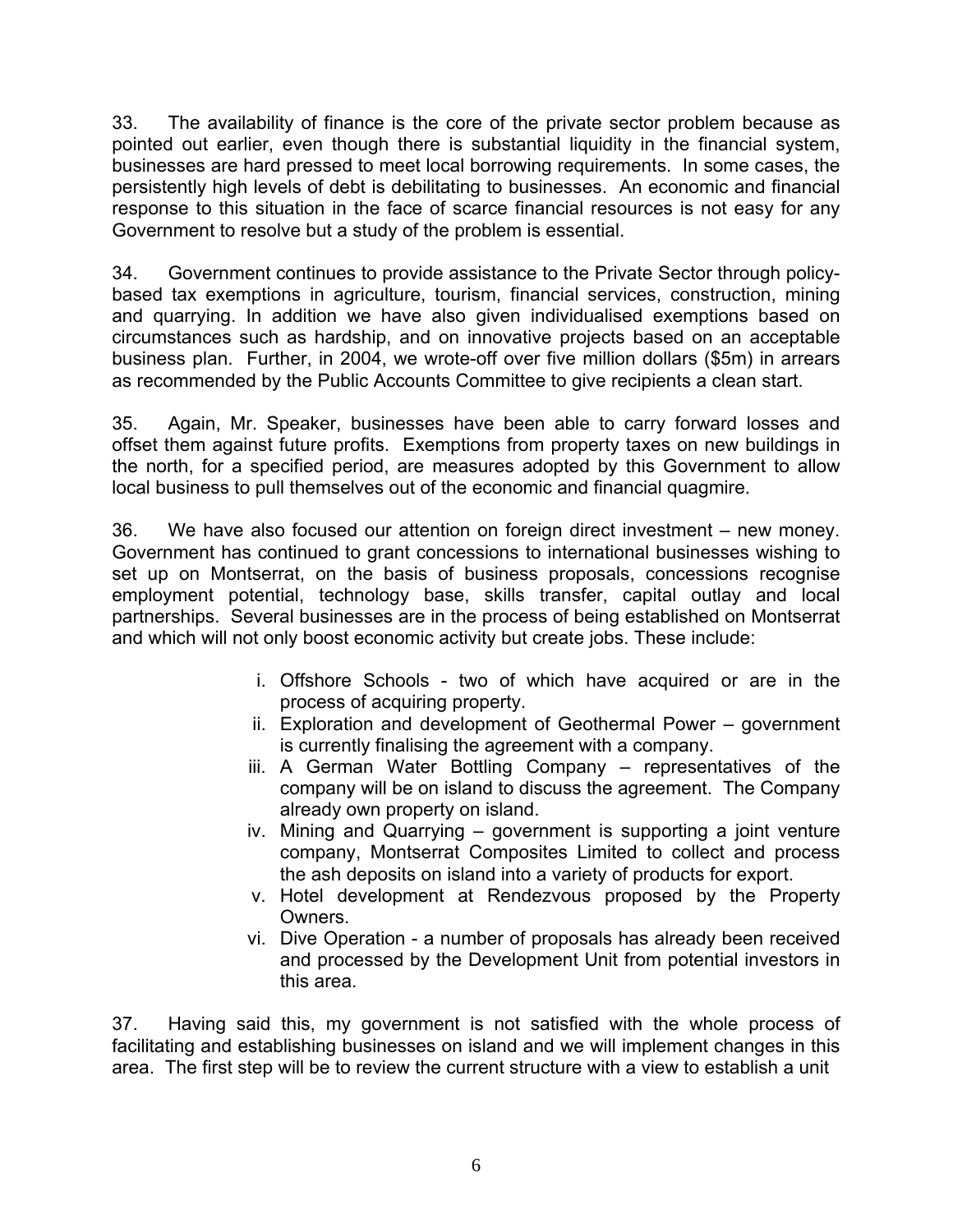or organisation dedicated to this purpose and thereby reduce the process time to under six (6) months. The second will be to develop through policy and legislation, a robust but convenient process to attract and facilitate both local and foreign businesses.

38. We will continue to provide incentives where the initiatives proposed are in line with development strategies. We will of course continue to offer relief where proven hardships exist. However, we will be more vigilant in collecting taxes and revenues. Foreign nationals require work permits and trade licenses to do business. They are also required to file tax returns annually. Government is willing to support businesses but we must all be willing to contribute to the cost of developing and maintaining public goods and services.

39. The Government is also prepared to continue to work with the Private Sector to develop where possible areas of industrial development. Government will allocate land and factory space to facilitate the work of Montserrat Composites Ltd. The development of site infrastructure work has already been completed to relocate businesses in Little Bay. In addition, the consultants are now finalising design for Little Bay Town development and my Government will be spending over nine million dollars (EC\$ 9.0m) to provide additional space for Private Sector Development.

40. Finally Mr Speaker, my Government through a variety of ways seek to divest itself of public businesses and services that can be efficiently performed in the private sector. This we hope will lead to a smaller and more efficient and effective Government sector and more importantly, a more empowered and invigorated private sector.

### **Infrastructure**

41. The Government of Montserrat is cognisant of the need for suitable accommodation for Government ministries and departments. My Government is making arrangements to provide suitable accommodation in Little Bay and at the Government Headquarters Site. Arrangements are in also in train for the allocation of a site to house the Ministry of Communication Works to ensure that they are in an environment conducive to delivering the infrastructure needs over the next five years and beyond.

42. We have also approved a organisational structure to take forward the huge infrastructure programme envisaged over the next five years. Notwithstanding this, the entire Ministry will be subject to the Public Sector Review scheduled for May this year.

### **Road Networks**

43. Mr. Speaker, improving and maintaining the island's road network to a very high standard remain our major objective. In 2004, an amount of one million five hundred and thirty-nine thousand dollars (EC\$1,539,000.00) was spent on recurrent road maintenance, including road and drain cleaning. In addition, Government allocated three million five hundred thousand dollars (EC\$3,500,000) for reinstatement of roads.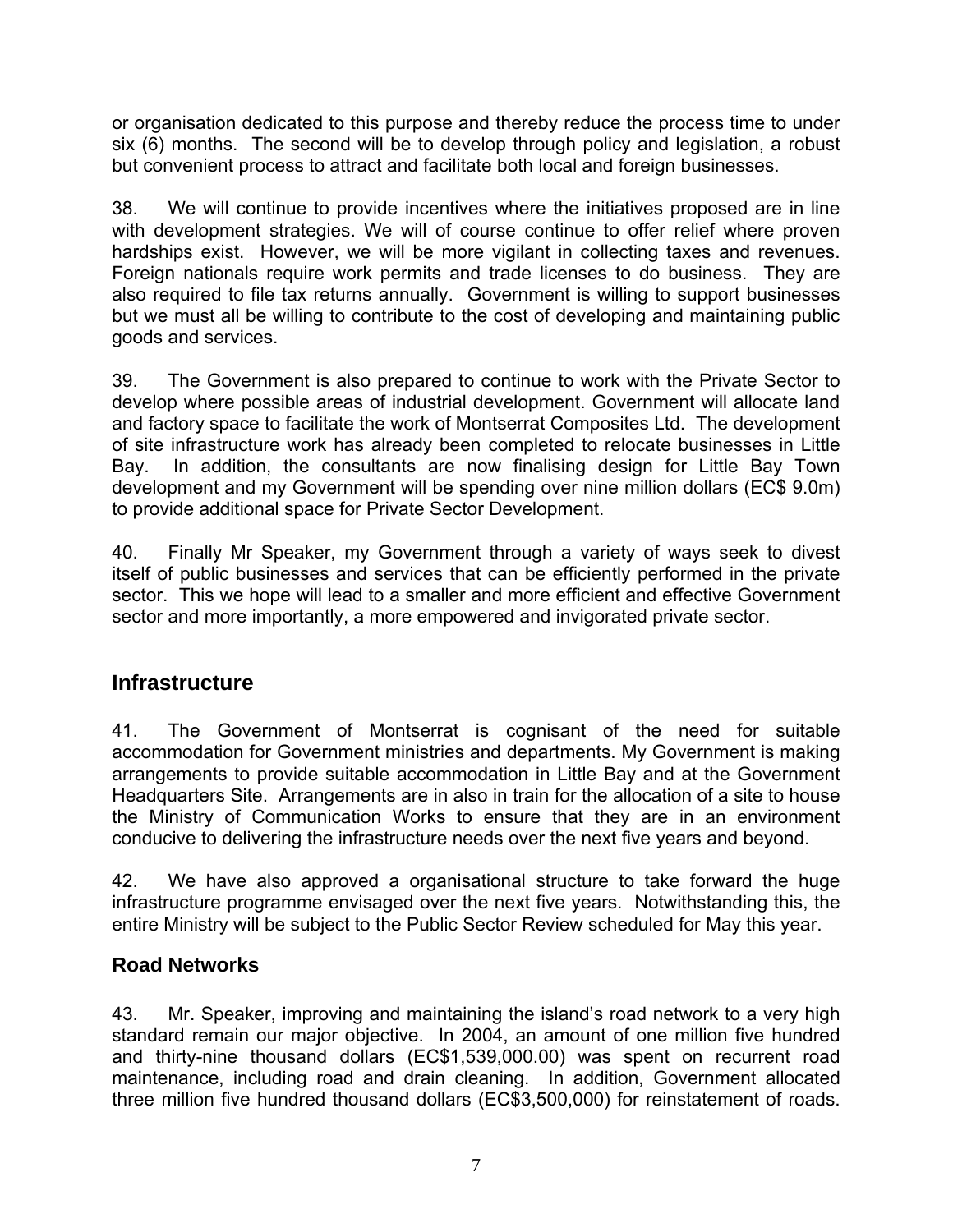Some of these funds were used to rehabilitate a major road in Olveston in 2004. In 2005 the remaining funds will be utilized on minor projects such as the Bishop's View Road in Old Towne, Runaway Ghaut Road and retaining wall, and the Cassava Ghaut to Cheap End Junction.

44. Government of Montserrat (GoM) has also recognised the existence of critical backlog maintenance north of Belham, which needs to be urgently addressed. To this end, GoM submitted to the Department for International Development (DFID), a project totalling twenty million dollars (EC\$20,000,000) to eliminate backlog maintenance over a period of five (5) years, with particular emphasis on capacity, safety, and drainage requirements. The scope of the project is to rehabilitate and improve the bridge and culvert structures on the road at Carr's Bay, the Barzey's Road linking Cudjoe Head and St John's; and to enhance the road network through the upgrade of selective housing estates to "C" or "B" Class standards. Several major junctions and shopping locations will also be improved to increase capacity and reduce accidents.

45. In response to our submission, it is expected that DFID will provide the first tranche of four million dollars (EC\$4,000,000) within the 2005 Development budget to address this critical situation. In addition, the construction of an access bridge to the former Day Time Entry Zone with a budget of about three million dollars (EC\$ 3.0 m) will enable all weather access to the former DTEZ and signal our move to reoccupy certain areas south of Belham.

#### **Power**

46. In 2004 Montserrat Electricity Services Limited (MONLEC) sought to improve service to its customers with the installation of two generating sets. Sales growth during 2004 increased by approximately 8 percent compared with an average 4 percent increase in the previous year. This was as a result of the increase in the number of new supplies to residences and offices. This growth has enabled the company to improve its operating position to the point that it is again able to retain some earnings for expansion. With the current decline in volcanic activity and the anticipated housing project for relocated persons, the utility looks to the future with great optimism and expectation that its operating position will continue to improve.

47. During 2005, MONLEC will be continuing its plans to build a modern power station in Brades, immediately west of the existing emergency unit. A study of the island's electricity requirements has been completed and arrangements for financing the estimated twenty million dollars (EC\$20m) project are currently in progress. The company expects to award contracts for the supply of a medium speed diesel engine, and construction of the power station later this year. This will be funded in part by a loan from the Caribbean Development Bank.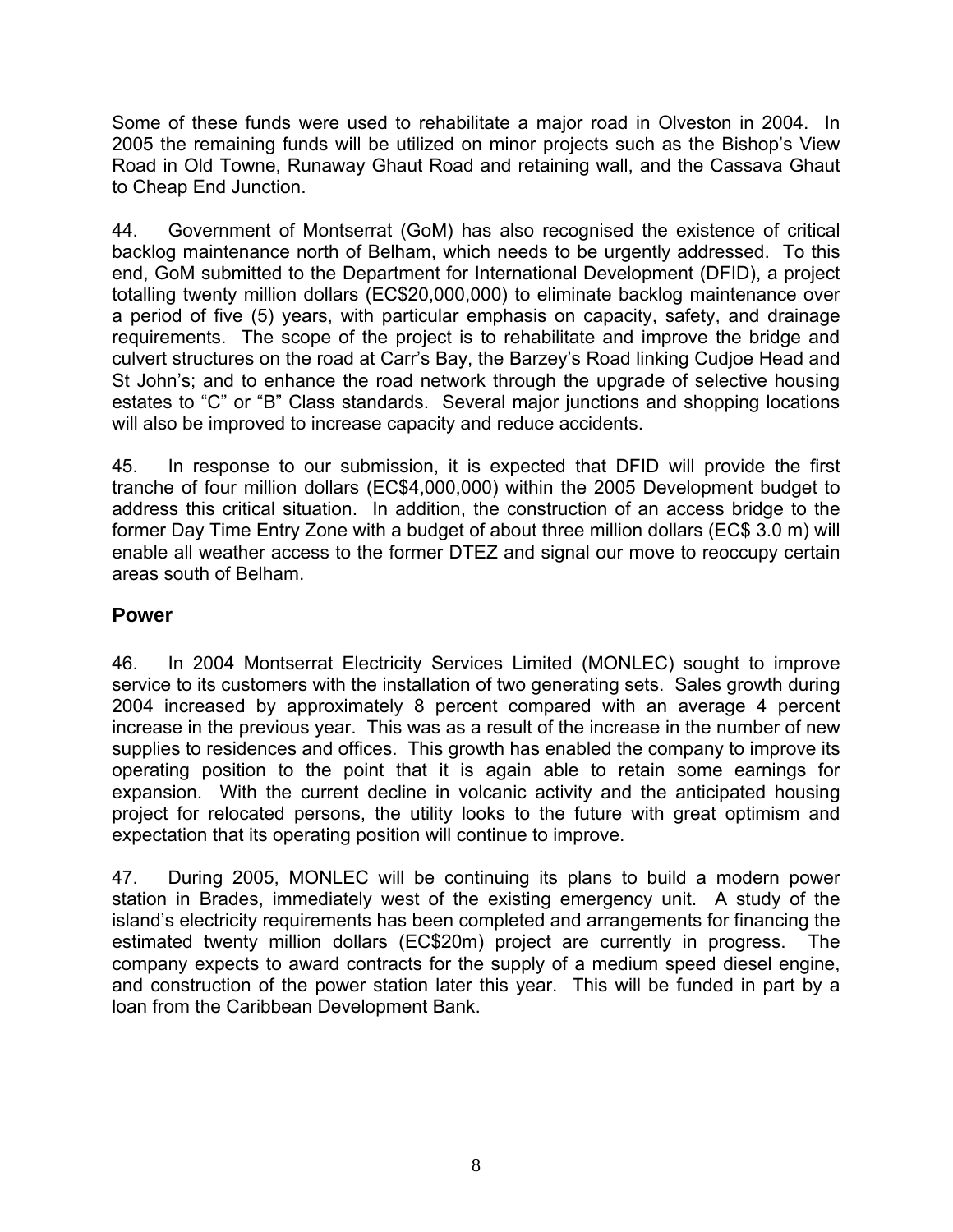#### **Water**

48. In 2004, the Montserrat Water Authority carried out works to upgrade the distribution main from Nixon's to Banks, in Manjack, and Spring Catchment at Lawyers.

49. The Authority also commenced and completed construction of reservoirs at Lawyers and Baker Hill under the Water III Project which is being funded by DFID. This project also included the Belham Groundwater Development. The first phase, which included exploration and drilling of wells, was completed successfully. The Hydrologist confirmed that water is available in the area and that the yield could be as much as two hundred and eighty thousand (280,000) gallons per day. It is expected that the additional funds will be made available within the Water III Project during 2005 to complete the second phase, which includes the installation of infrastructure to transfer the water to Hope reservoir for distribution to the north of the island.

50. The Authority will seek to address recurring problems related to deteriorating distribution networks in Woodlands and Banks, and the pumping station at St. Peter's during 2005. The Authority will also work with the Caribbean Environmental Health Institute to bring the laboratory up to the required standard for accreditation. This means compliance with ISO 17025 to ensure that the local water is accepted by ships and the overseas market.

### **Seaport**

51. The Montserrat Port Authority continues to demonstrate a commitment to supporting the economy of Montserrat by enhancing staff development, and maintaining security and facilities essential to the safe and efficient transportation needs of residents and visitors to Montserrat.

52. In 2004 the Montserrat Port Authority completed construction of warehouse facilities and the refurbishment of equipment. The Port also continued and completed landside developments to accommodate the related port services in a centralized area, for increased efficiency to users, and took up occupancy of their new operating quarters. Also, Mr Speaker, I am pleased to report that on July 01, 2004 the Port achieved SOLAS (ISPS Code) compliance.

53. Finally, we wish to state that within the next month a new manager will be appointed at the Montserrat Port Authority. My Government congratulates the outgoing manager, Mr. Jemmotte on a successful tour of duty and thank him for the hard work he has put into the port, especially to make us SOLAS compliant.

#### **Airport**

54. Mr. Speaker, my Government disbursed approximately nineteen million four hundred thousand dollars (EC\$19.4m) under the Gerald's Airport Project during 2004.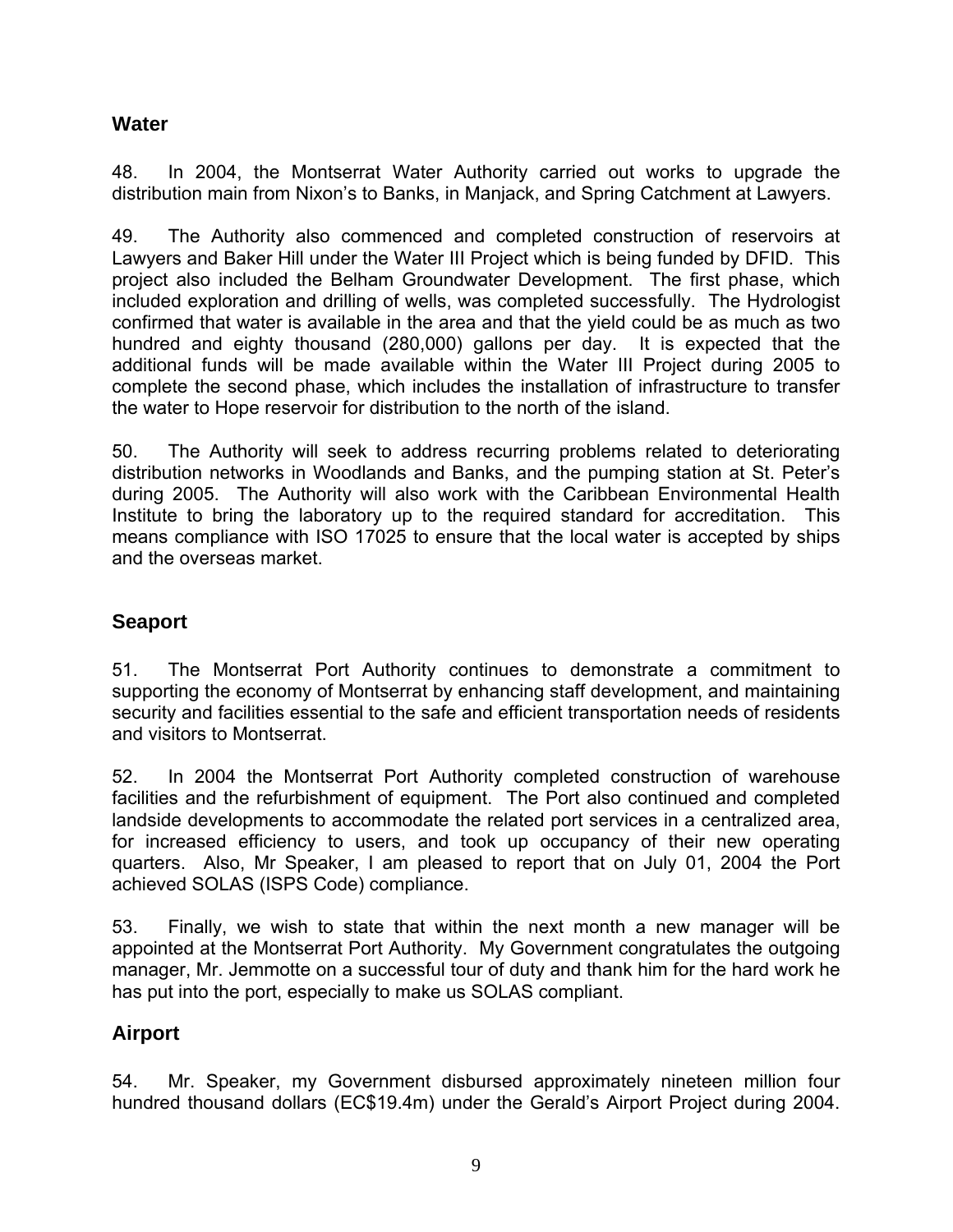This project has contributed to an overall increase in economic activity on the island. The utilization of a substantial amount of local labour on the project was a positive outcome for Montserrat. Employment was generated for local truckers, suppliers, and a range of sub-contract services both in the building and related trades.

55. The installation of Airport's state-of-the-art Air Traffic Control System, and the commissioning of the new access road, tunnel, and new terminal building have added to customer comfort and satisfaction at the airport facility. The fire building has been completed and the delivery of the fire tender is being awaited. Meanwhile, the first group of local firemen has undergone training in Trinidad and the United Kingdom.

56. Completion of the project's main element, the six hundred (600m) metre runway platform has been re-programmed for completion to allow air services to commence by the end of May 2005. We have taken steps to select the preferred operator in readiness for the commencement of air services.

57. Mr Speaker, you would realise that the commencement of air services to Montserrat will have substantial benefits for our tourism sector and the general investment climate. An airport sends a signal to the world that Montserrat has indeed entered a redevelopment phase. Visitors to the island will be able to purchase tickets directly to Montserrat. The resumption of fixed wing service will also increase the number of overseas Montserratians who want to return to the island but who cannot travel by sea.

### **Agriculture**

58. This year the Ministry of Agriculture, Lands, Housing and the Environment will benefit from a fourteen million four hundred thousand dollar (\$14.4m) budget. This excludes CDB and the European Union funded projects which will account for another thirteen million dollars (\$13.0m)

59. Mr. Speaker, a major highlight of the year was the Agricultural Exhibition, which was held from the  $14<sup>th</sup>$  to  $16<sup>th</sup>$  of April. Although the sector contributes less than 3 percent of GDP and its performance declined in 2004, the exhibition highlighted the potential that the Agricultural sector has and shows that it is poised to play a significant role in a revitalized Montserrat economy.

60. Another industry that was given a boost was the Cassava Industry with the introduction of modern processing equipment designed to improve efficiency and remove the drudgery associated with processing this crop. A four-day workshop was held in collaboration with the Caribbean Agriculture Research Development Institution at which farmers and processors were taught to use the machinery and were also taught new ways of utilizing the cassava. We have taken an added step and have dedicated a building to this industry with the hope that this project will form part of our agro industry and export trade.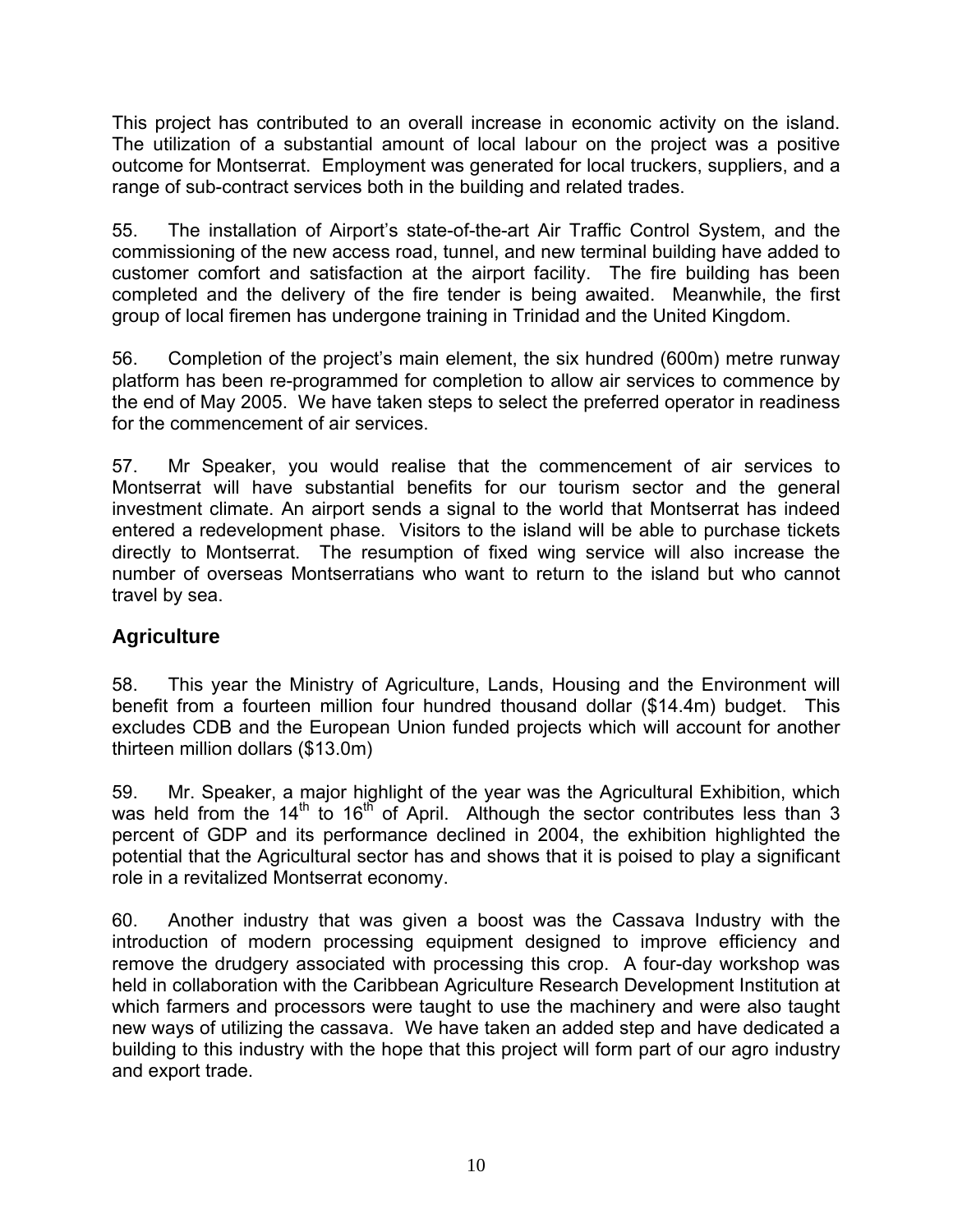61. In an effort to keep our farmers abreast with modern technology we have commissioned a Farmer's Resource Centre. This centre is equipped with computers and current agricultural publications, which provide farmers with ready access to the most current agricultural information. The resource centre also serves as a meeting place and a venue for training activities.

62. Work on two major projects, the construction of an abattoir and the construction of the public market, are scheduled to commence in 2005. We have already made arrangement for the purchase of the land in Barzey's for the Abbatoir and the Public Market will be sited in Little Bay. These two projects will cost over three million dollars (\$3m) and will provide livestock and crop farmers with the opportunity to improve the packaging, presentation, and general marketability of their products to the consumer.

### **Housing**

63. In 2005 my Government anticipates the completion of the Lookout Service Lots that will be made available to persons qualified for this scheme. In addition we anticipate the commencement of the sixty EU financed housing project at Lookout. The service lots are currently being done, while the EU housing is going through the tender process. We estimate that these two initiatives will cost approximately twenty seven million dollars (\$27m).

64. During last year there was a Housing Strategy Review done by a Caribbean Consulting Group. This Review is being considered and a DFID Housing Mission will be on island in April to assess future housing needs and possible interventions.

65. Government of Montserrat is also committed to private ownership of homes built under the previous public housing programmes. This was promised in our Manifesto. To this end my Government has been working with financial Institutions to facilitate the transfer of these homes to the occupants on affordable terms. Government of Montserrat has made available through the St Patrick's Cooperative Credit Union soft funds of approximately four million dollars (\$4m) to allow households on the Government Housing Schemes in Lookout, Davy and Shinnland to acquire a mortgage at interest rates lower the commercial rate.

### **Tourism**

66. Mr. Speaker, my Government views Tourism as the sector that will provide long term economic regeneration for Montserrat. It is for this reason that we have allotted seven million dollars (EC\$ 7.0m) over a three-year period to fund tourism related projects. It will also benefit from a recurrent budget allocation of one million two hundred thousand dollars (\$1.2m), a 20 percent increase on the 2004 allocation.

67. A number of projects will commence in 2005 as part of the National Tourism Strategy/Plan. These projects and programmes include:-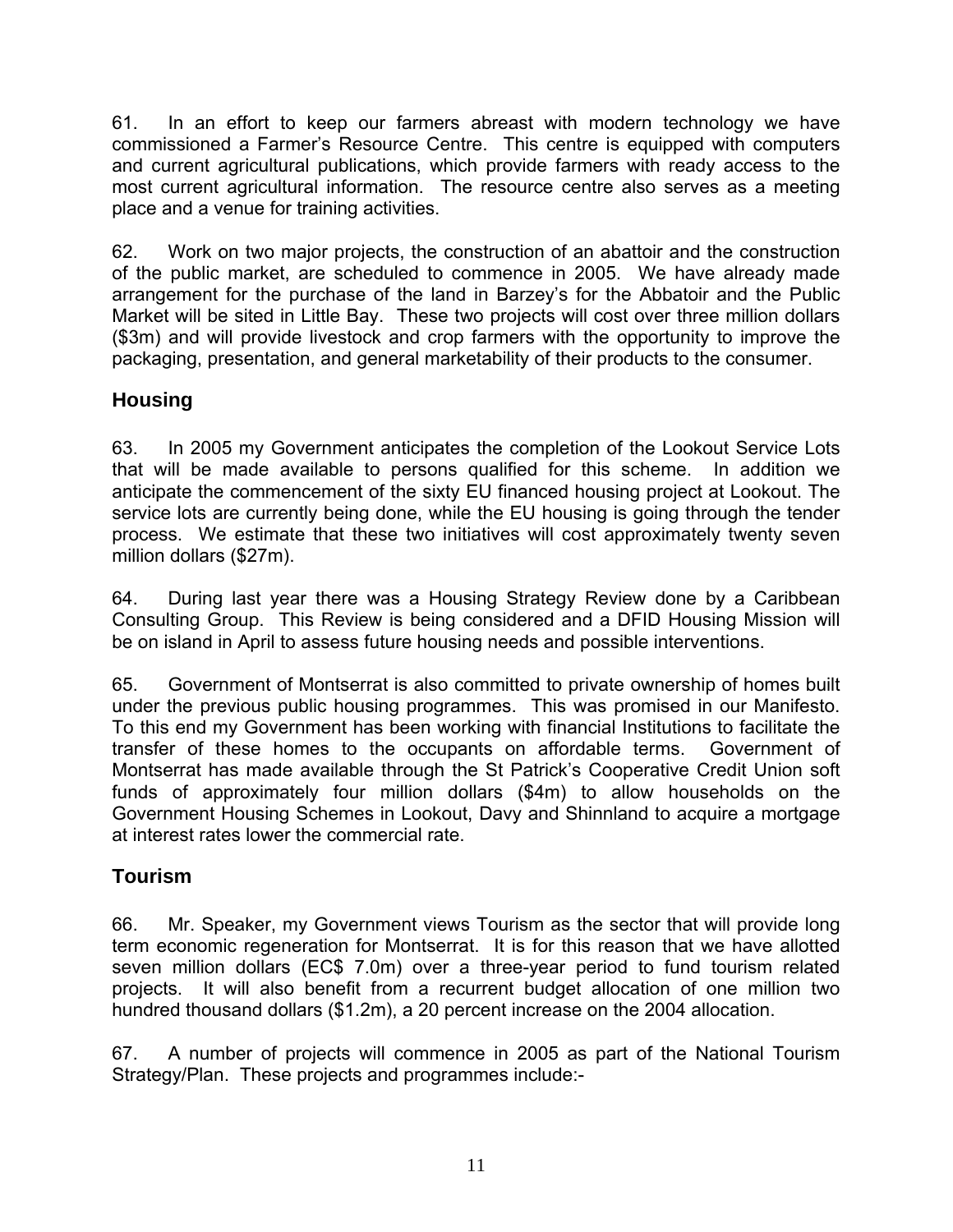- i. The establishment of a National Museum;
- ii. The establishment of Interpretive Centres at the MVO and the Montserrat National Trust
- iii. The development of Walking Trails;
- iv. The beautification of Communities;
- v. The erection of Tourism Signage;
- vi. The undertaking of Beach Improvements;
- vii. The conducting of a Beach Improvement Feasibility Study/Marina & Yachting Audit; and
- viii. The conducting of a Tourism Awareness Programme

68. Government will also assist the private sector in the establishment of a Golf Course in the Foxes Bay area. We deem this critical for the continued development of the tourism sector. We are in the process of assigning the necessary land and the private sector is taking forward the design of the course.

69. In order to make the public aware of our policies Government's Tourism Awareness Programme is currently ongoing and aims to educate everyone on Montserrat about Tourism, and what it means to the economy of the island, and to its people. It will also show how everyone can join in partnership with tourism officials, and those involved in the entertainment, hospitality and service industries to fully understand and interpret tourism in the present day context, and use such knowledge to promote Montserrat, share our culture, our lifestyle, and provide a memorable experience for all who come to visit us.

70. We will place special emphasis on our school population and other young adults, as they are our leaders and workers of tomorrow, and must be prepared to assume the responsibilities now held by us.

71. My Government has also embarked on a Media Project designed to promote Montserrat's positive image. This will involve the mounting of a Photographic Exhibition in the United Kingdom, a film production on Montserrat, training of Media Personnel and Photographers among other things. The entire project will cost nine hundred and fourteen thousand dollars (EC\$914,000) and will include the production of a Volcano Generation Documentary.

72. The "Montserrat on the Move" programme of activities will run alongside the Media Project and will offer thanksgiving and celebrate our resilience throughout the years of volcanic activity.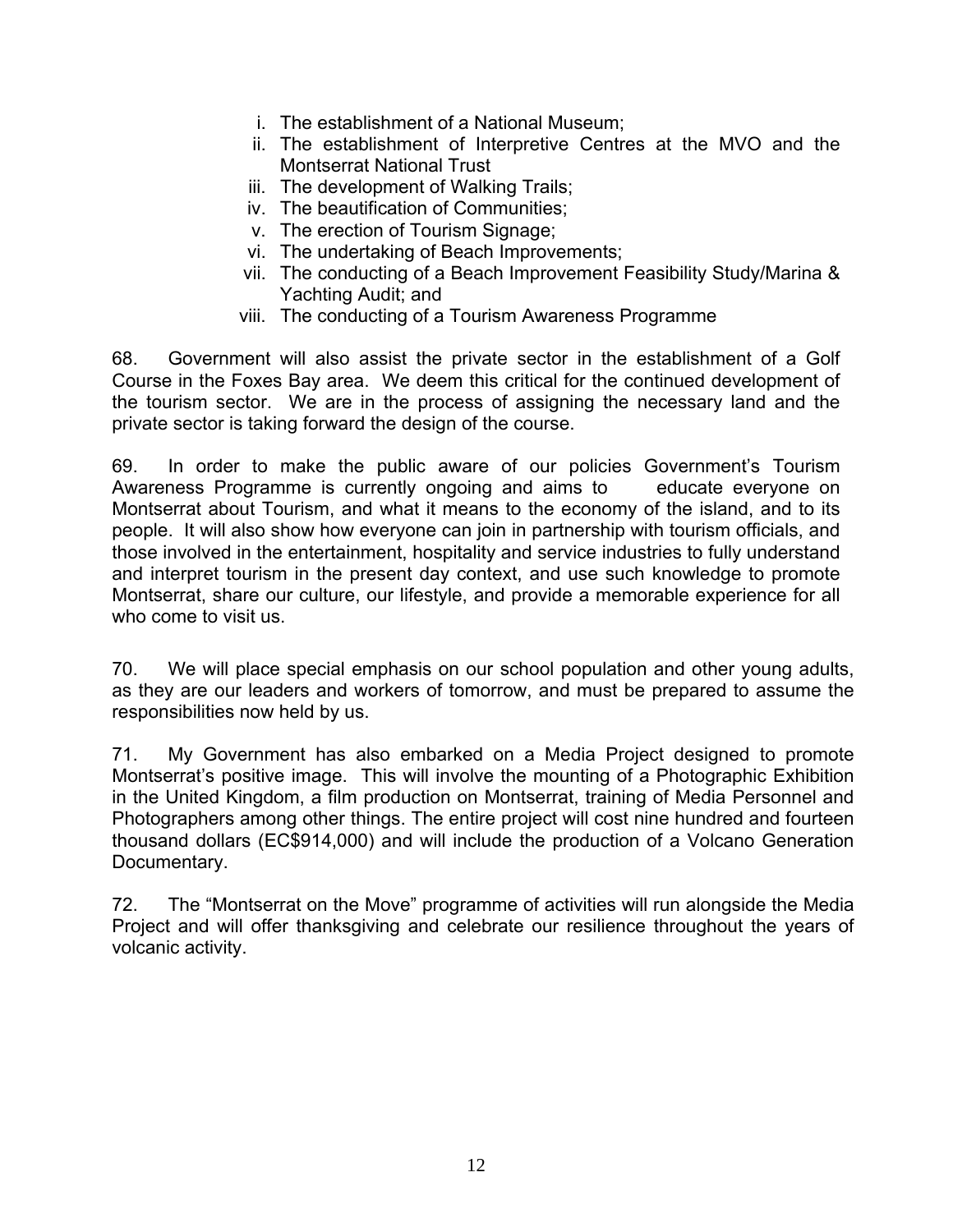# **PROMOTING SOCIAL DEVELOPMENT**

### **Social Policy**

73. Mr. Speaker, this Government's social policies are based on some key principles. These include providing access to the basic necessities of life that is, housing, education, health, while at the same time implementing programmes aimed at reducing marginalization and social exclusion; tackling poverty and hardship, and most of all promoting the empowerment of our people. In the 2005 budget, nineteen million two hundred and eighty-five thousand eight hundred and sixteen dollars (EC\$19,285,816) has been allocated to promoting social development.

#### **Health Services**

74. The motto of this government continues to be, "in the health of the people is the wealth of the country." That is why Government is committed to a health care service that delivers high quality health care to all Montserratians at an affordable cost and access to specialist services where these are not available on island.

75. The total health development package was delivered at a cost of approximately seven million five hundred thousand dollars (\$7.5m). We have completed the upgrading of our primary care clinic facilities, and opened our new operating theatre and mortuary. We now have in Montserrat a theatre that is comparable to those in the region and elsewhere. In 2005, my Government has allocated approximately ten million nine hundred thousand (10.9M) to Health Care delivery.

76. In 2004, the St Peter's Clinic was opened at its new location. It is with a sense of satisfaction, that I report the appreciation of the people on the ambience of this new and improved facility**.** . Visiting specialists have complimented this Government on the quality of the facility and commented on the potential for its future use. The same is also true for the visiting ophthalmologists who have had the opportunity to use the St. Peter's facility.

77. These facilities are fundamental to our approach in expanding the surgical and eye care services that are available on island, as well as, the wider goal of making health an income earner and a positive contributor to efforts of economic growth and development on island.

78. As part of our expansion of this primary preventative care effort in 2004 we embarked on an initiative to promote occupational health and safety in the workplace and 2005 will see a continuation of this effort.

79. We will soon be spending two million and forty nine thousand dollars (EC\$2,049,000) on the renovation of the Elderly Care Facilities such as the Hill View and Margetson Memorial Homes.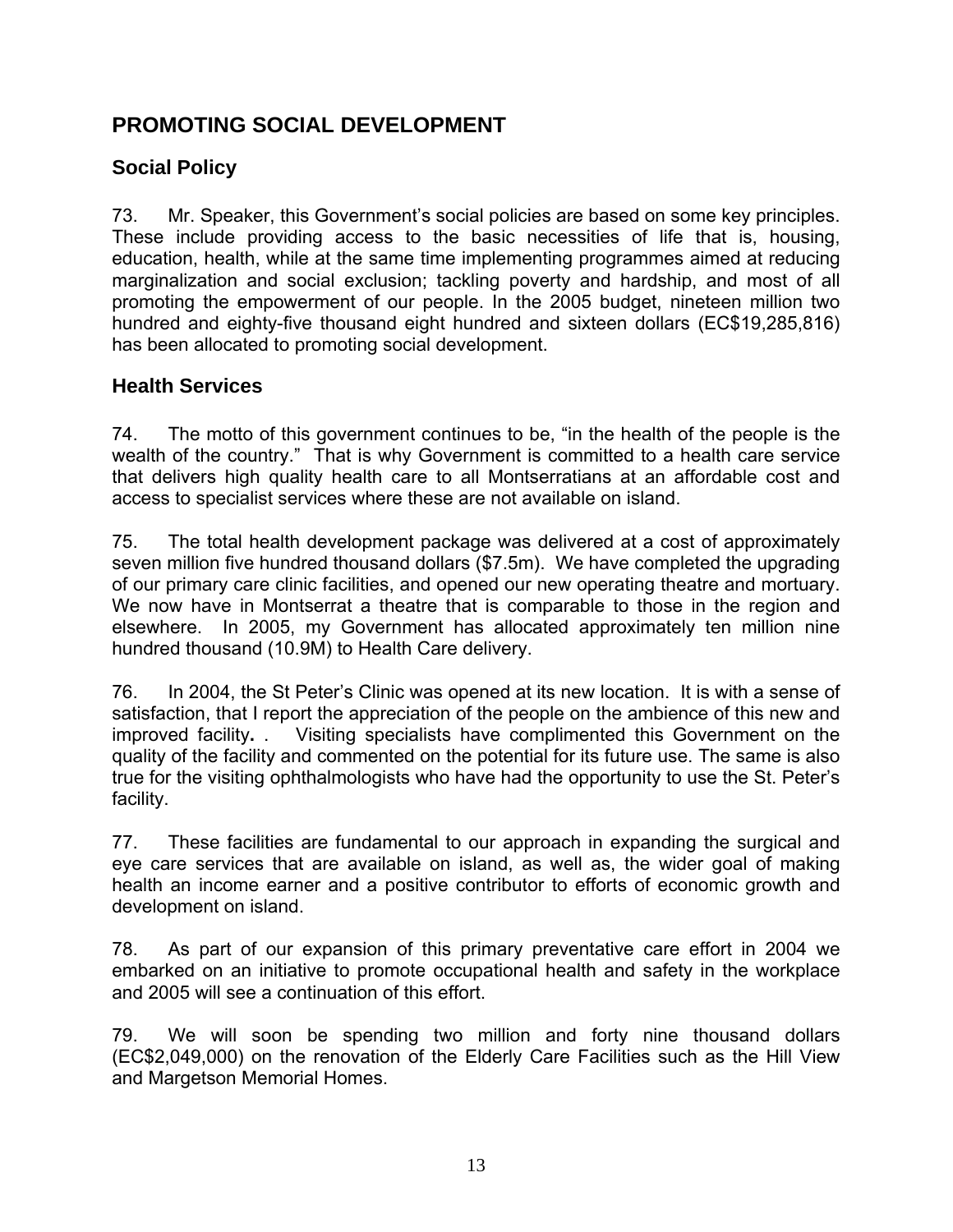80. We still have more work to be done especially in the case of mentally challenged persons. Further focus is being placed on the needs of this group with the provision of the Mentally Challenged Housing Project, being drafted by the Ministry of Education, Health & Community Services. This project will respond to both the housing and care needs of this group and provide permanent systems and solutions to ensure their welfare. Temporary measures have been implemented through the re-tenanting of Garling Hill House and a reviewed schedule of care giving. Mr Speaker you will note that starting in 2005 we have programmed just over two hundred thousand dollars (\$200,000) in this area but increasing by two million dollars (\$2m) in 2006 and another two million dollars (\$2m) in 2007 making a grand total of four million two hundred thousand dollars (\$4.2 m) in this area.

81. Mr. Speaker, to ensure consistency in the long term development of health care, we intend to have a comprehensive review of the health care system with a view to improving access and the quality of health care delivery on island. This will look at the appropriateness of the current system in light of our development initiatives and to make recommendations and specify actions needed within the next five years to ensure that our people have high quality care on island.

82. These recommendations and actions will feed into a 5 year strategic Health Development Plan to be funded by DFID.

83. In 2005 Government will collaborate with the private sector to keep down the cost of health care to the people of Montserrat. We are aware that not all members of the public have access to the hospital pharmacy and we are also aware of the high cost of medication. As such we have been seeking ways of working with the private sector to access government's procurement sources and services. We expect this collaboration to substantially reduce the cost of medication offered through the private sector thereby reducing the reliance on the hospital pharmacy for these services.

#### **Social Welfare Services**

84. Mr Speaker, the demand for protection and care services continues to increase due to vulnerabilities resulting from factors such as continued resettlement efforts, old age and medical emergencies. To this end we have allocated three million nine hundred thousand (\$3.9m) in the 2005 budget.

85. Social Welfare Financial Assistance has been provided to an average of two hundred and eighty-seven (287) households on and off island at an average monthly cost of one hundred and seven thousand and seventy-one dollars (\$107,071.00). This provided assistance to an average of three hundred and thirty-five (335) persons including seventeen (17) children under the age of sixteen (16) years.

86. Rental assistance figures showed a gradual increase from ninety-seven (97) households at January 2004 to ninety-nine (99) households at December 2004. This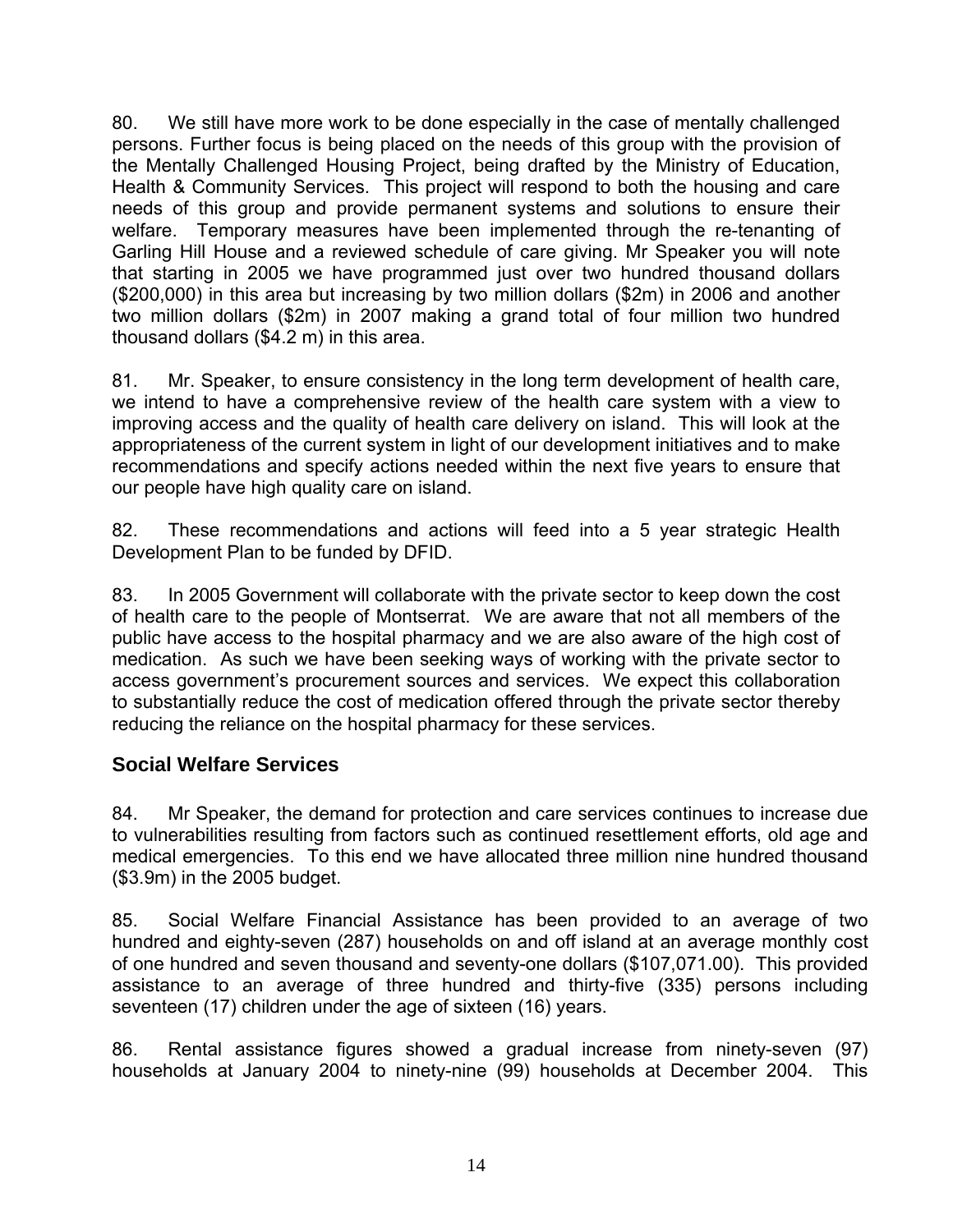resulted mainly from continued efforts to empty all shelters and provide permanent housing solutions for the affected persons.

87. Foster Care allowance was being issued to a total of thirteen (13) children at December 2004, with a monthly cost of three thousand nine hundred dollars (\$3,900.00) to provide assistance with their daily living expenses.

88. One-off grants have been approved for over two hundred and fifty (250) persons this year to provide food packages, home requirements, school supplies, funeral expenses and medical costs. Medical cases have declined somewhat, with only forty-six (46) persons being assisted to date at a cost of approximately sixty thousand dollars (\$60,000.00). Total expenditure for one-off grants was in excess of two hundred and seventy-five thousand dollars (\$275,000.00).

89. Care services continue to be extended to vulnerable groups through the collaborative efforts of the Government of Montserrat and NGOS such as the Old People's Welfare Association, Meals on Wheels and Golden Years Home. The Government of Montserrat provided subventions totalling seven hundred and thirty-five thousand dollars (\$735,000.00) to ensure that the services provided were on going and effective.

90. Mr Speaker, my Governments sees some of these welfare measures as short-term solutions because we would wish to encourage our people to revert to the state of independence that was once the hallmark of our society. Therefore as the economic activity increases it is Government's intention to assist able-bodied people to graduate from the welfare scheme to gainful employment. Obviously this will require a series of programmes and interventions aimed at achieving this.

#### **Education**

91. Mr. Speaker, the Department of Education continued to implement the programmes outlined in the Five Year Education Development Plan -2002-2007 (EDP). Many of the major projects have been implemented and the needs are less. This year we have allocated approximately seven million dollars (\$7.0m) to the Department.

92. In the area of Early Childhood Education, efforts were made to increase access. This is an on-going activity as plans are afoot to establish another Early Childhood Centre, by the new school year, possibly sited in Salem, to help cater for the increased demand.

93. The School Lunch programme was extended to the Nursery Schools and there are plans to improve quality in this area.

94. At the secondary level, efforts continue to be made to improve achievement for all students. In the graduating class, all but one student did at least one overseas examination. Students' performance in the Caribbean Examination Council (CXC), Caribbean Advance Proficiency Examination continues to be commendable with an 88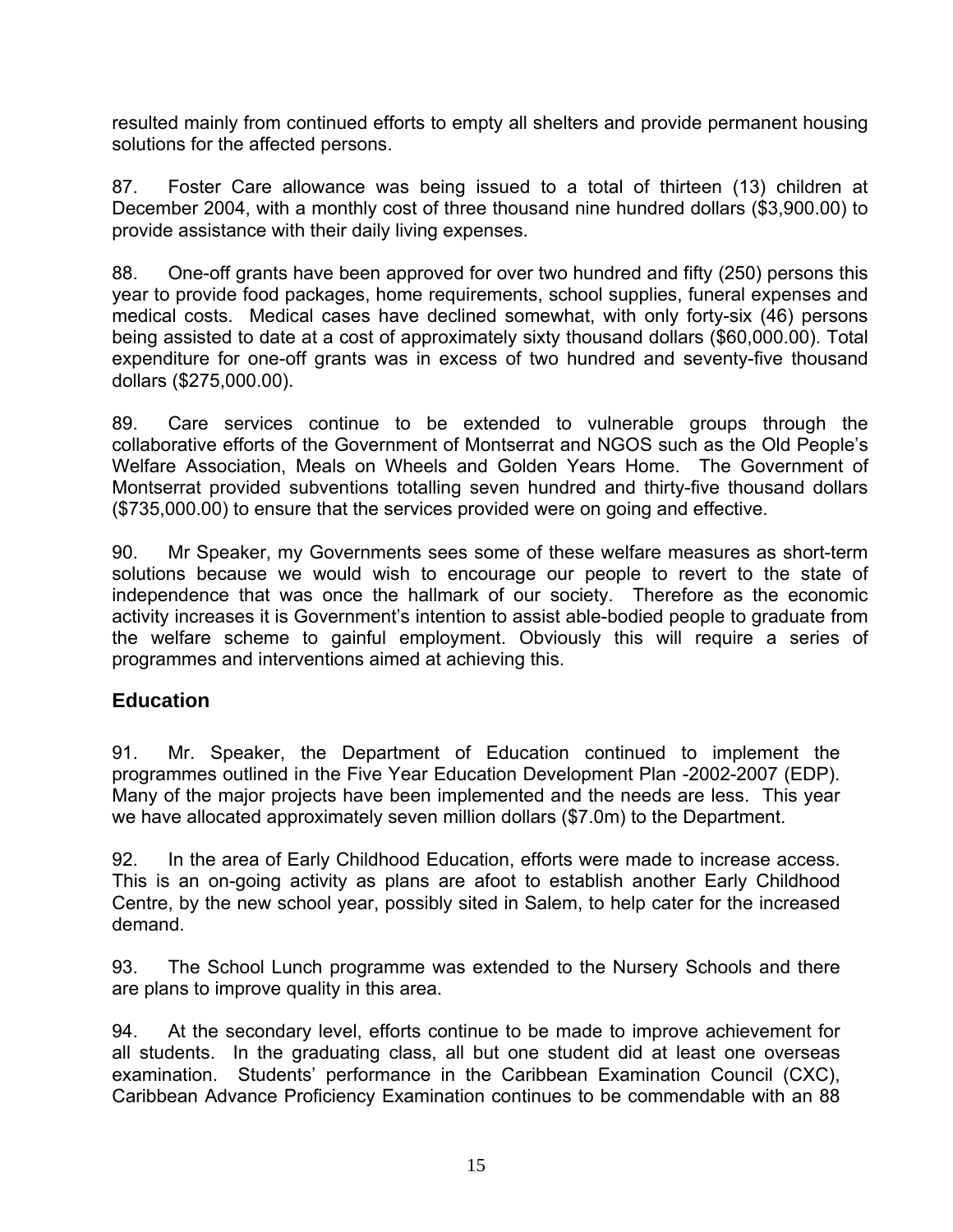percent pass rate. The performance at CXC Caribbean Secondary Education Certificate (CSEC) level yielded an 81 percent pass rate, a slight decrease from 2003.

95. The Montserrat Community College started operations in September 2004 on a budget of one million dollars (\$1.0m). We have disbursed six hundred thousand dollars (\$600,000), which included one hundred thousand dollars (\$100,000) to assist persons so inclined, to pursue academic and other research on issues facing the island. We hope this will provide an incentive for our people to investigate and compare the many things that remain undocumented and unexplored. In 2005, one million dollars (\$1.0m) have been allocated to the Community College.

96. Currently, the programme is limited to the CXC Advanced Proficiency Examinations, and part-time courses in two business subjects at the CXC Secondary Education Certificate level. This will be expanded to cover technical and science based programmes including nursing education and other skills necessary for the hospitality industry and more broadly skills suited to our development needs.

97. We also expect the Community College to offer courses in collaboration with established universities in the Region, Europe and the United States. It is hoped that over time this will give the College international recognition especially in areas of volcanology and disaster management.

98. Mr Speaker, the budget also includes funds for the expansion of educational infrastructure, the establishment of a Special Needs Unit at the secondary level, the purchase of furniture for the new Early Childhood Centre and the purchase of library books for the Montserrat Community College.

99. Mr Speaker, I am proud to say that for the first time in the budget there is an allocation for the training of an "Island Scholar". The Ministry along with the training division will be expected to make arrangements for a deserving citizen to be recommended to Government of Montserrat for the award. It must be in areas critical to the development of Montserrat, the region or the international agenda. We are looking for people who can reach the highest level of human endeavour.

100. My Government intends over the year to assist private schools as outlined in the recently passed Education Act. It is also in keeping with Government's belief that it should reduce its own involvement in providing public services where the private sector has the capacity to do so. Government would then focus its energies on the monitoring and regulation of institutions. It is only in doing so can we influence our environment.

101. These initiatives will help to ensure that our education system is able to meet the needs of not only the resident population but also to Montserratians preparing to return home.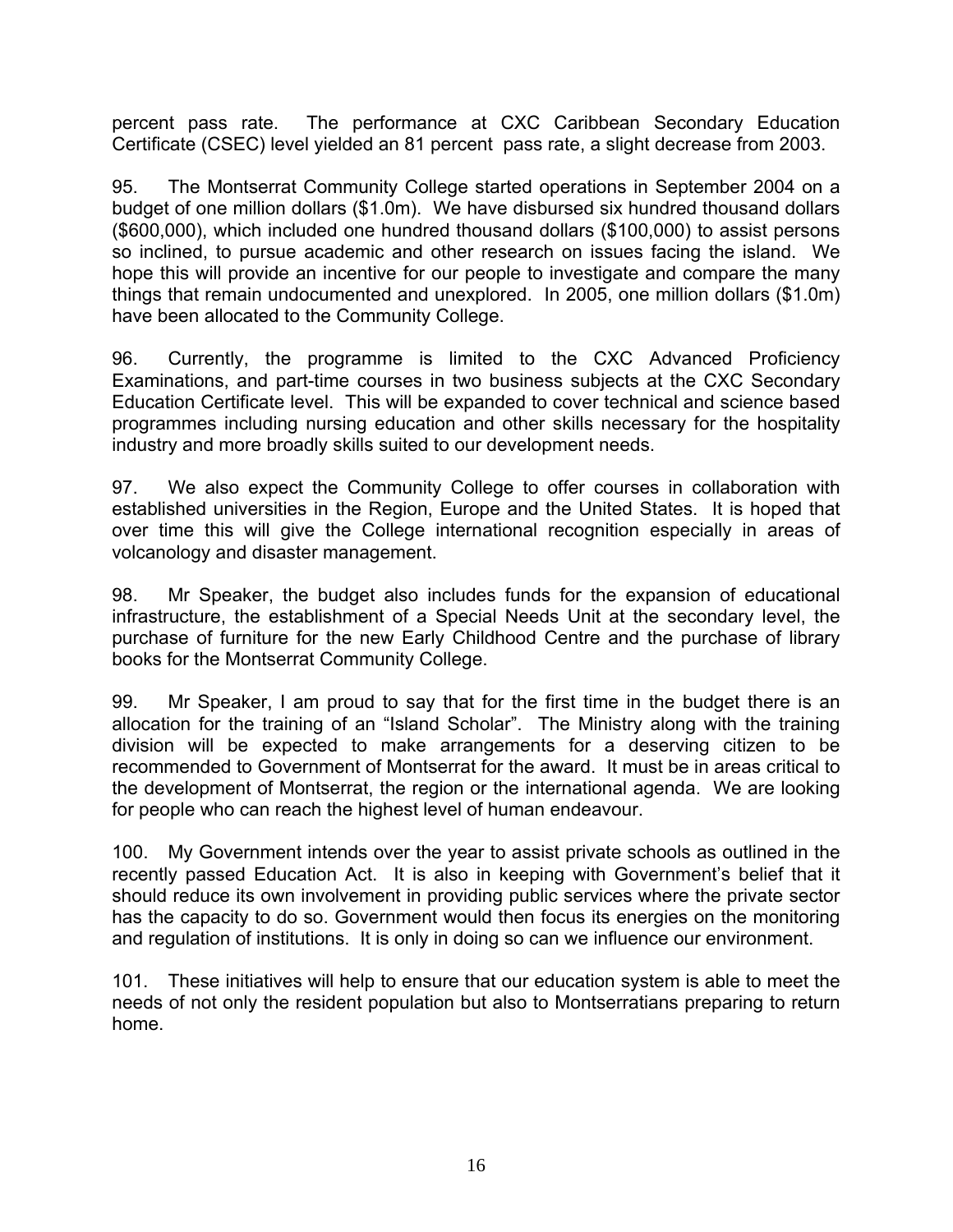#### **Sports and Cultural Development**

102. The Government of Montserrat continues to focus on Sports and Cultural Development. We have continued to increase the allocation to Sports in order that more young people can benefit from competitions and training opportunities. In addition, this year we continue to upgrade the Sporting infrastructure and this year we have budgeted some eighty thousand dollars (\$80,000) in the Budget for the upgrading of the Salem Park in time for the hosting of this month's Regional Cricket Tournament.

103. Culture will obtain a big boost from the construction of the six million dollar (\$6.0m) Cultural Centre now under construction at Little Bay. This will complement the Department of Culture own programmes for the development of Visual and Creative Arts.

104. In addition, Mr Speaker, the Government of Montserrat is pursuing a programme of recognition of prominent persons who have contributed to the development of this country. To this end we will on St Patrick's Day name the Carrs Bay -Little Bay Road, the Robert W Griffith Drive.

## **STRENGTHENING PUBLIC ADMINISTRATION AND CIVIL SOCIETY**

105. Mr. Speaker, my Government has on more than one occasion expressed our commitment to the modernisation of the public service and to moving towards a performance-oriented system. We continue to invest considerable sums of money in the public service and this year we have allocated sixteen million eight hundred and ninety-two thousand eight hundred dollars (\$16,892,800) to create a high quality and efficient team. We are also pleased to report that a consultancy firm has been engaged to take this review forward. It is expected that the contract will be awarded and the review commence as early as April this year, and will last for approximately eighteen months.

106. In taking forward this review it is essential that we identify the areas in which we wish to compete, develop competencies in these areas and provide **high** quality services. This will require a more responsive civil servant - one who is alert and who will ensure that Montserrat obtains maximum benefit from resources and opportunities, as they become available. In other words, Mr. Speaker, the Public Service must focus on results. Where persons have distinguished themselves in the achievement of their objectives, they should be rewarded and where they have failed they should be sanctioned.

107. Mr. Speaker, we also recognise that in this process, training is important. Training however, must improve the levels of productivity within ministries and departments. Over the past year, this has been the primary focus of our in-service training programme. Our training focus must now target the management system. This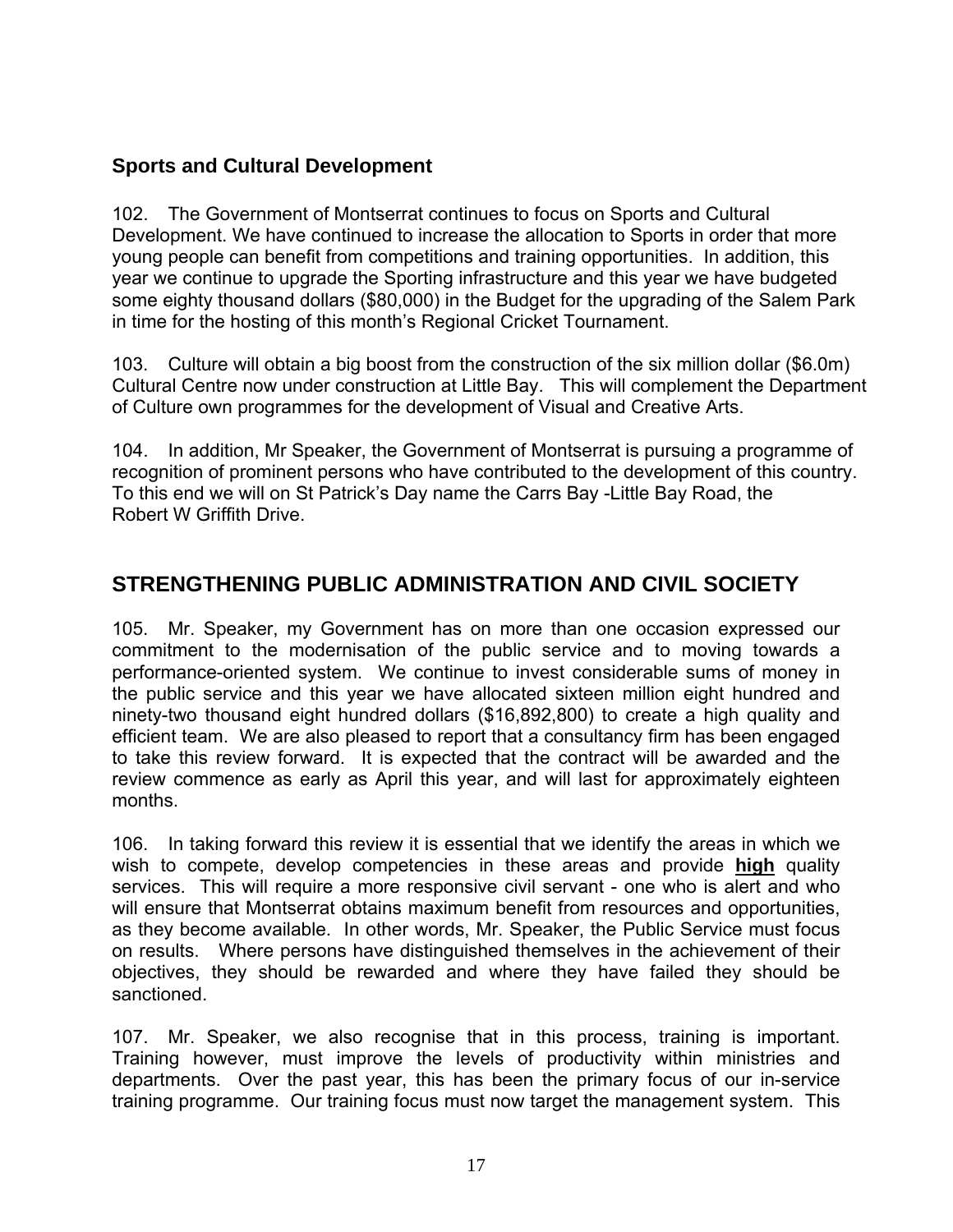will be designed to ensure that the full potential of the civil servant is developed and that each employee is placed where he or she can make the greatest contribution.

108. Again, we cannot modernise the service without the use of appropriate technology. Our efforts to date have cost over four million dollars (\$4m). My Government intends to support our E-government initiatives. At this point every ministry has the capability to make payments and manage their budget allocation electronically. There is a corporate email and other facilities to enable all public officers to communicate quickly and efficiently and to work on an electronic document from different locations without ever printing the document until it is necessary to do so. We are also, in the process of developing our government website.

109. We still need to introduce systems that will allow persons to file forms electronically and to pay their bills online. The Inland Revenue and Customs Department are targeted for these initiatives.

110. This Government is committed to the retention and welfare of public Servants. We are in the process of making arrangements for all remaining public servants to go to the Social Security Scheme with effect from **1 January 2005.** We have included an increase in salary to offset the increase in cost of living and to cover the cost of Social Security contributions so that civil servants will not have to pay this from their current salary. We have negotiated with DFID approximately four million seven hundred thousand (\$4.7m) to cover arrears in Social Security contributions for the past five (5) years. The Social Security has presented some alternative options, which are now being considered by Government.

111. Additionally, we are awaiting a proposal from the public service unions regarding a more flexible pension scheme that will not bind them to the public service in order to benefit. Once this is concluded, my Government will take steps to introduce an appropriate National Health Care Insurance Scheme to ensure that all our citizens have access to the health care they need whether or not they have the necessary funds.

112. This will bring us closer to the integrated Social Welfare system endorsed in the Social Welfare review and one to which you contribute while you work, and benefit when you are unable to do so.

113. During this year, my Government intends to take steps to build suitable accommodation for its public services. We are currently considering proposals from the private sector to construct some of these buildings on a lease purchase basis. We are also hoping that with commitments by DFID and the private sector our accommodation problems will be resolved by 2007.

#### **Civil Society**

114. Mr Speaker, we have always recognised the work of civil society that is, all the Non Governmental Organisations that have laboured to ensure that Government is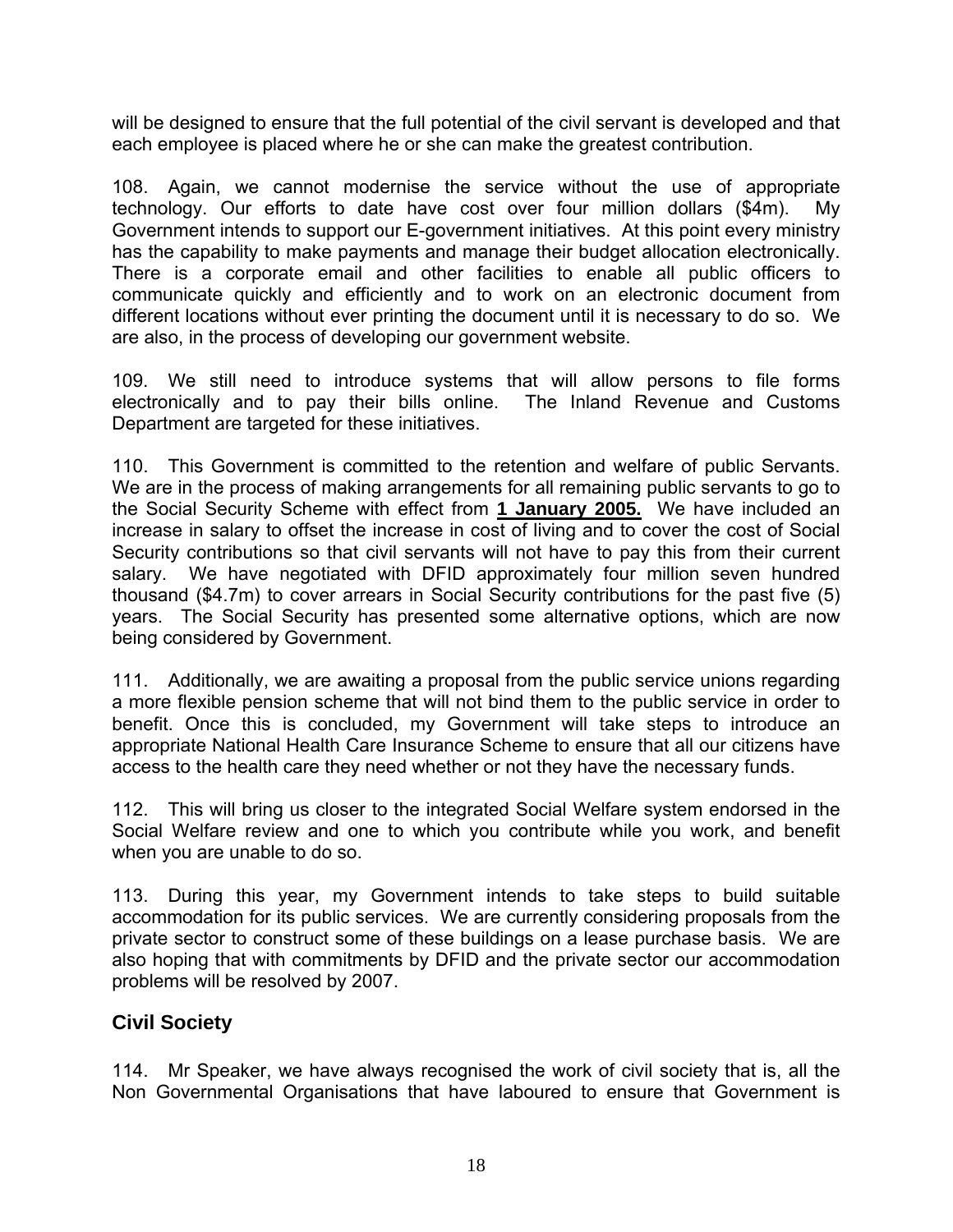made aware of the issues facing various groups within our community and that Government is kept on track.

115. We recognise, in particular, the work of the Montserrat Branch of the British Red Cross, the National Trust, Community groups, Trade Unions and so on. We will continue to support your programmes through the various budgets of the Ministries. We will also continue our policy of providing exemptions in 2005 to churches where the items will be for collective benefit of members and in support of community based programmes.

# **BUILDING EXTERNAL RELATIONSHIPS**

116. Mr Speaker, the integration movement among small Caribbean States must be seen in the context of globalisation. Montserrat cannot make it on its own. Hence the Government of Montserrat is proud of its Membership in the Regional institutions, such as CARICOM and OECS. We therefore intend to pursue entrustment from HMG to sign the revised Treaty of Chaguaramus.

117. As an Overseas Territory we also intend to explore ways to build stronger links with members of the European Union especially in areas of trade, investment and tourism but without detriment to our regional ties.

118. We also recognise that our status as an Overseas Territory sometimes limits our participation in a number of regional projects funded by multilateral agencies. We have been making a consistent effort to get the British Government to make interventions on our behalf but this has not always been done to our satisfaction. In saying this, we are not unmindful of the great strides that have been made in terms of budgetary and development support from HMG through DFID. Also, the appointment of an official to assist with tackling our issues in Brussels is welcomed but there is a long way to go yet.

119. As you aware Mr Speaker, the full committee of the Legislative Council have examined the recommendations of the Constitution Review Committee. During this sitting the final recommendations will be tabled in this Honourable House and will then be forwarded to the Foreign and Commonwealth Office for consideration.

120. We will be signalling in the review that Montserrat wants to pursue and improve its external relationships and in fact aim for better partnership arrangements with our key donors, multilateral agencies and fellow member states. To this end we have allocated three million three hundred and seventy-one thousand six hundred dollars (\$3,371,600).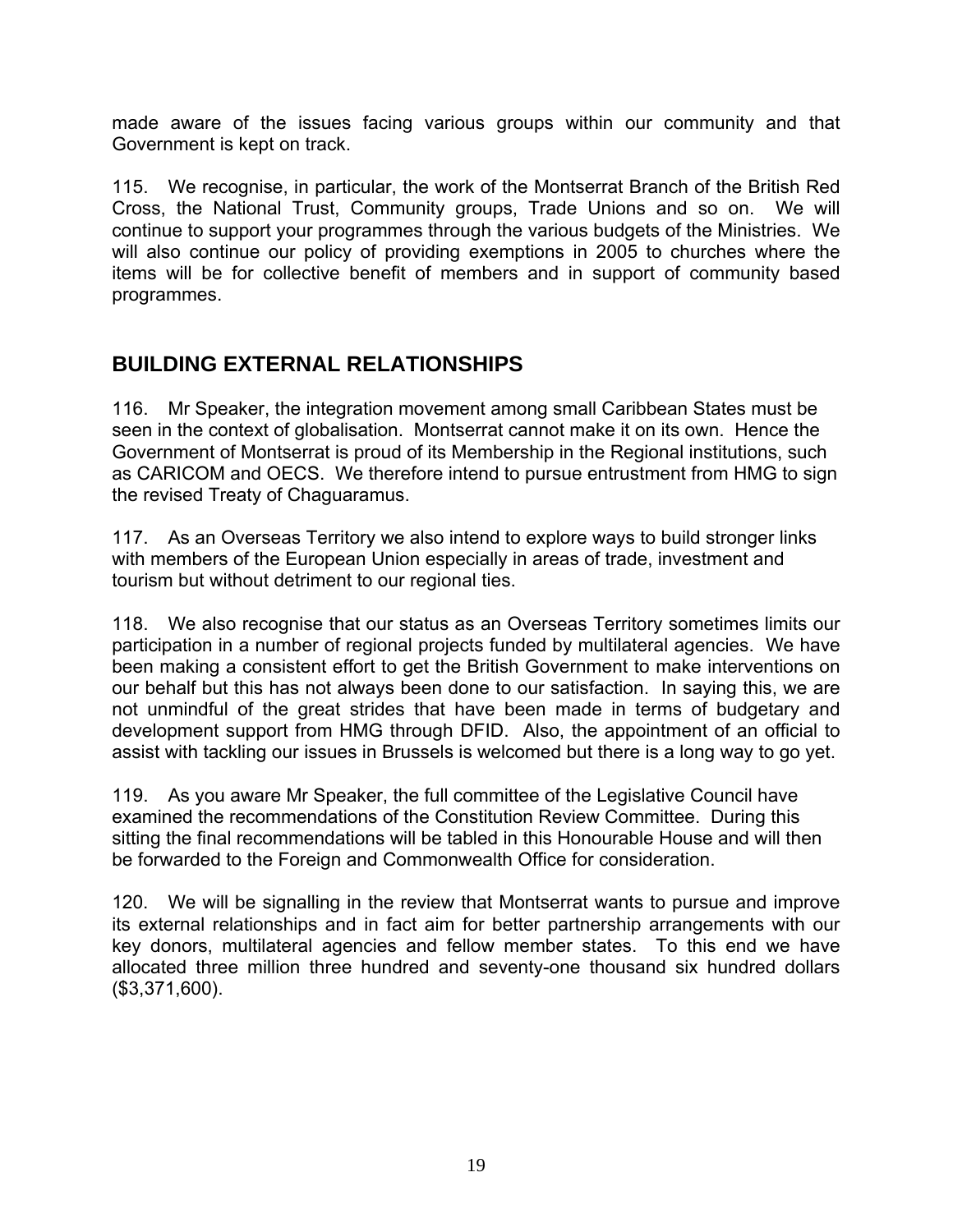## **ENCOURAGING ENVIRONMENTAL SUSTAINABILITY AND RISK MANAGEMENT**

121. Mr Speaker, my Government is committed to the orderly use and development of our environment. We recognise that we live in an area that is prone to hurricanes and based our experience from 1995 to 2003 we are also susceptible to volcanic activity. We have consequently, allocated seven million four hundred and sixty thousand one hundred and one dollars (\$7,460,101) to the improvement and maintenance of the natural and artificial environment.

122. Government has continued to reduce our vulnerability through the enforcement of our building code and ensures that buildings constructed on island are able to withstand winds in excess of 200 miles per hour. While constructions costs may be higher than in some territories, the designs and construction methods are aimed at ensuring minimum damage during hurricanes. We believe that this is a critical factor in building investor confidence and I believe that it is for this reason that our residential homes are being sold so quickly at this point.

123. With respect to volcanic activity, Government sees this as an opportunity for research institutions. In fact several universities have already shown an interest in this area and several students have gained doctoral degrees from research done on island. The materials can also be used for a variety of purposes and we should see substantial growth in the mining and quarrying sector in the medium to long term. Our prospects in the area of geothermal energy are also quite good.

124. Notwithstanding the opportunities outlined, the overriding concern here is the monitoring and regulation of environmental matters. To this end, we intend to continue to engage and draw on the international expertise of the British Geological Society to monitor the activity of the volcano. This expertise combined with the technology of our world-class observatory is again rebuilding the confidence of the investing public. In fact people have started to clear properties in the former exclusion zone, a gulf course is in the early stages of being established and the infrastructure needs are being discussed.

125. Finally, in order to demonstrate our commitment to the environment, we have established a new Department of the Environment under the Ministry of Agriculture, Land and Housing. This will serve to bring environmental matters to the forefront of our planning.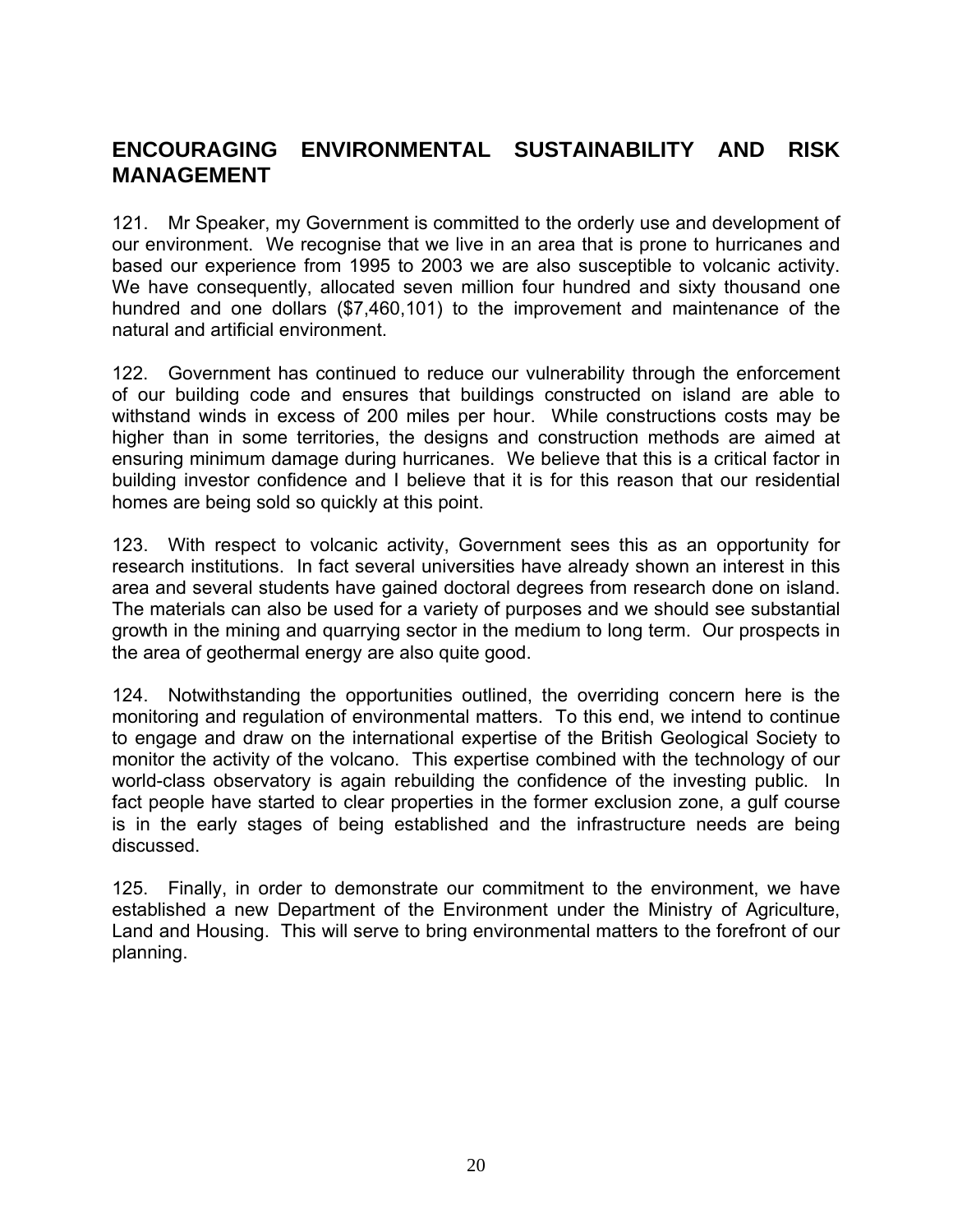## **CENTRAL GOVERNMENT FINANCES & PROSPECTS**

126. Mr. Speaker, my Government continues to target its funding on the strategic objectives that we have set ourselves. This year we have paid greater attention to our people and development.

127. The total budget for 2005 is one hundred and twenty seven million eight hundred and twenty-eight thousand one hundred dollars (\$127,828,100) with recurrent expenditure accounting for eighty million one hundred and five thousand one hundred dollars (\$80,105,100) and development expenditure allocations totalling forty seven million seven hundred and twenty-three thousand dollars (\$47,723,000) (See annex 1). Also in annex one is the revised estimate for 2004 which has increased to ninety one million three hundred and sixty two thousand eight hundred dollars (\$91,362,800). This reflect additional budgetary aid received from DFID to cover the ash clearing programme and monies provided to cover government's social security arrears liability on behalf of civil servants.

### **Recurrent Revenue**

128. Recurrent expenditure of eighty million one hundred and five thousand one hundred dollars (\$80,105,100.00) is expected to be financed by local revenues of thirtytwo million seven hundred and forty-three thousand six hundred dollars (\$32,743,600.00) and a budgetary grant of forty-seven million three hundred and sixty one thousand five hundred dollars (\$47,361,500) from Her Majesty's Government. Revenues from local sources are expected to grow by approximately 7 percent and most of this increase will arise from the economic growth anticipated in 2005 and a general review of rates and charges.

### **Recurrent Expenditure**

129. The figure quoted above for recurrent expenditure for 2005 covers Consolidated Fund Services (CFS) estimated at nine million eight hundred and ninety six thousand, six hundred dollars (\$9,896,600). This amount includes an 8 percent increase to pensioners and the annual cost of placing established public servants unto the Social Security Scheme. The amount included for CFS is approximately 19 percent higher than last year's approved estimate.

130. The remaining seventy-one million dollars (\$71m) has been allocated to Government ministries and departments (See Annex 1 - Supply Votes). This is approximately 14 percent less than the amount allocated for 2004. The reasons for this have been given earlier in my presentation.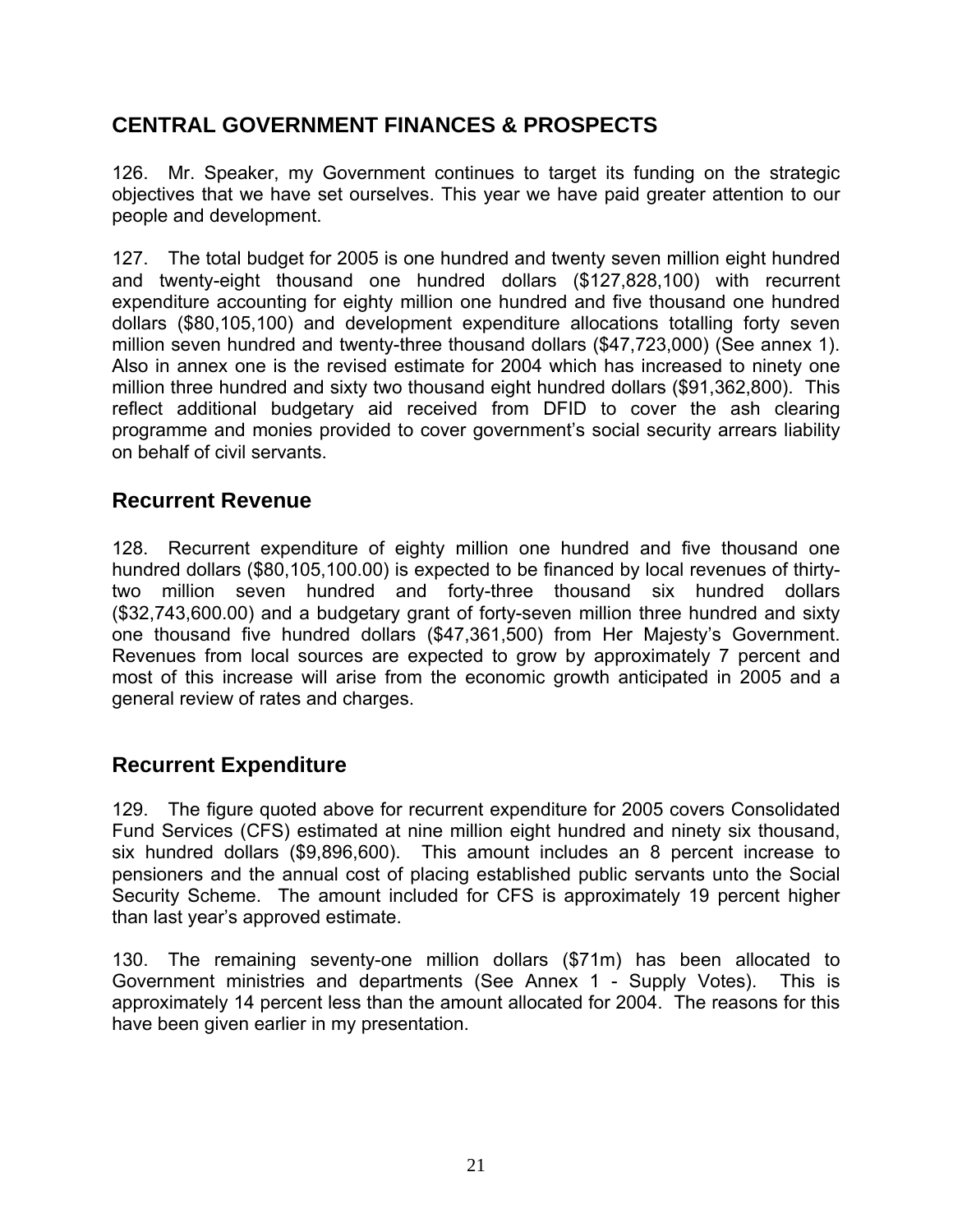131. The estimates for the Supply Votes also include the pay rise of 10 percent for civil servants discussed earlier and a general increase to ministry and departments to take account of the effects of inflation.

132. Mr. Speaker, primary and secondary health care and community services have had their programmes boosted by an additional four hundred thousand dollars (\$0.4m). The Department of Public Works will also benefit from an additional one million five hundred thousand dollars (\$1.5m) in their maintenance programmes and under the Department of Administration another two million dollars (\$2.0m) has been included to cover staff recruitment and substitution costs.

## **Development Expenditure**

133. My Government is pleased to say that development expenditure has increased from forty-two million nine hundred and thirty-eight thousand four hundred dollars (\$42,938,400.00) in 2004 to forty-seven million seven hundred and twenty-three thousand dollars (\$47,723.000) in 2005. This is the trend we hope to encourage in that we spend less on the recurrent budget and more on development projects.

134. We have also placed six hundred thousand dollars (\$600,000) under locally funded projects to cover specialist services needed to support project implementation.

## **Aid Framework 2005/6**

135. I am pleased to say, Mr. Speaker that 2005/6 will be the last year of the DFID Aid Framework established under the previous Government. According to this framework, budgetary and development aid were programmed at seven million two hundred thousand pounds (₤7.2m) and five million three hundred thousand pounds (₤5.3m) respectively. You will note however, that the amount approved for this year (2005/6) for budgetary aid is now nine million six hundred thousand pounds (₤9.6m) and **new** development aid funds will be two million eight hundred thousand pounds (₤2.8m). Additional funds required for transport subsidy from April to July 2005 are under discussion with DFID and have not been included in this budget.

136. Further, Mr Speaker, we are now in the process of discussing with a view to introducing a Memorandum of Understanding signed off annually to cover budgetary aid allocations. The intention is to discuss budgetary aid in line with the agreed objectives and programmes between GoM and DFID. This mode of approving aid will be more in keeping with the kind of partnership envisaged in the *White Paper: Partnership for Progress and Prosperity*.

137. Finally, we are grateful to DFID in that while they continue to demand onerous justification, transparency and accountability, they have sought over the last few years to link aid more closely to our development priorities and needs. This, Mr Speaker, has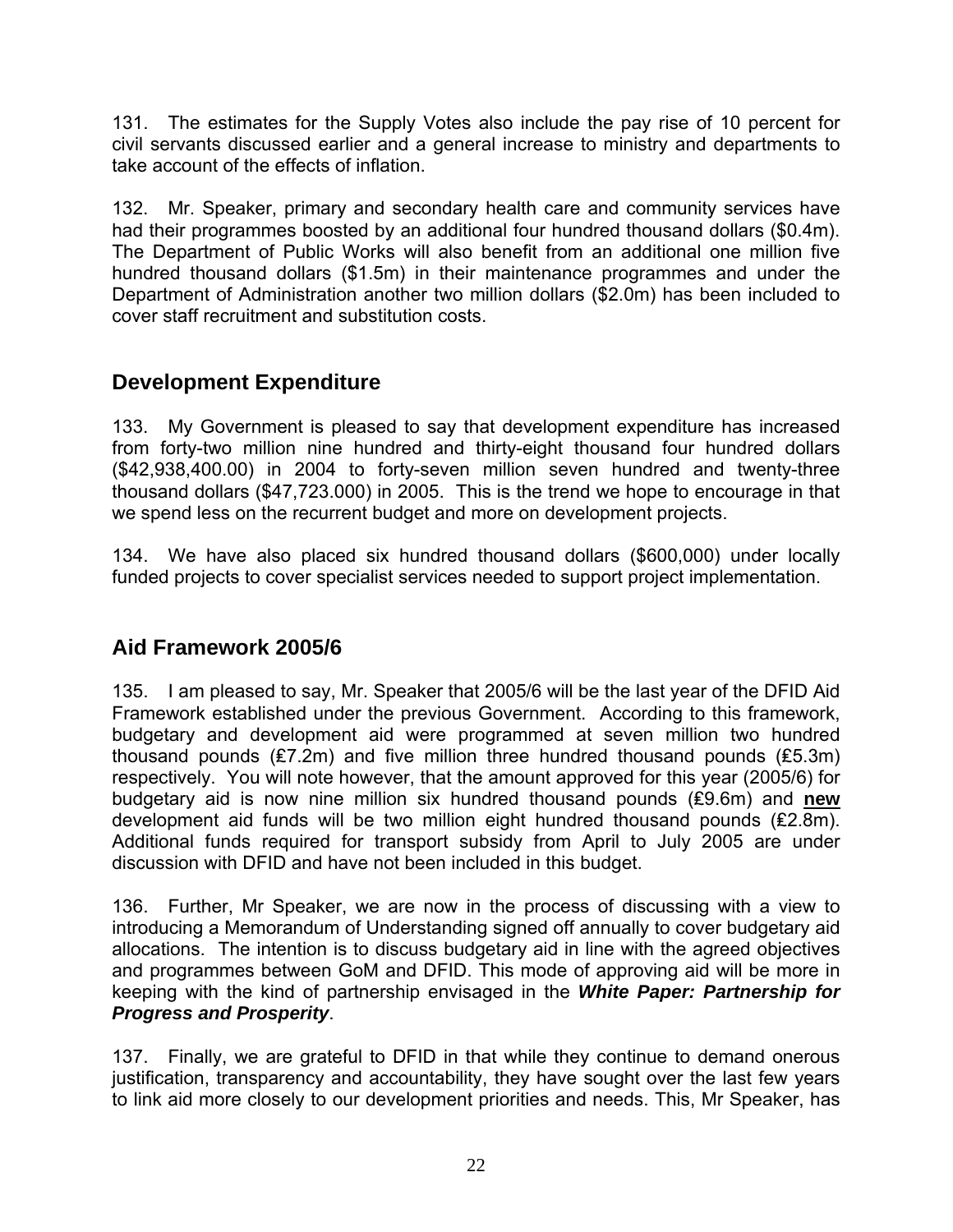been made possible by the improved planning and economic management of the New People's Liberation Movement.

## **KEY MACROECONOMIC TARGETS AND FINANCIAL POLICIES**

138. Mr. Speaker, we have looked at the private and public investments in the pipeline and while our acceptable long-term growth rate is 3 percent, we believe that growth rates in excess of 4 percent are achievable. The preliminary growth rate of 4.26 percent for 2004 has confirmed this and we are pleased because we would have almost achieved our 2004 target of 5 percent. This year our intention is to aim for a growth rate of 5.5 percent.

139. I have already indicated that we have exceeded our 2004 target population of 4 percent. This is partly due to a few returning Montserratians, regional persons seeking employment and a new surge in residential tourism. We are now seeing more European property owners especially from the United Kingdom. We expect that this trend will continue in light of the double taxation agreement with the UK and **our low tax on pension policy** announced in last year's budget. You will note that this is unlike pre-volcanic era where most of the property owners were Americans and Canadians. We anticipate that as housing and employment become available in 2005-2006 that an increasing number of our people will return. Our goal is to increase our population by 5 percent in 2005 and 6 percent in 2006.

140. The Consumer Price Index (CPI) has risen from 1.2 percent in 2003 to 3.6 percent in 2004. We have tried to control this index when we moved towards the international tariff system and introduced the CARICOM Common External Tariff. Generally, this was successful except on certain products. Government has since modified the tariff in response to submissions made with respect to hardships faced within the community. Unfortunately, items such as fuel and steel in particular increased on the international market which had a negative effect on local prices. While we recognise that we have little control over this Index, we will seek to implement measures that will maintain a CPI of less than 2.5 percent, which would be broadly in line with Montserrat's major trading partners.

141. General wage levels are expected to rise during 2005 in line with inflation and staff recruitment and retention policies. However, the increase is likely to be below 8 percent.

142. Our balance of trade will remain adverse with imports exceeding exports by over sixty million dollars (\$60m). We anticipate that this will change positively in the future as private sector investments establish themselves. We look forward to the construction of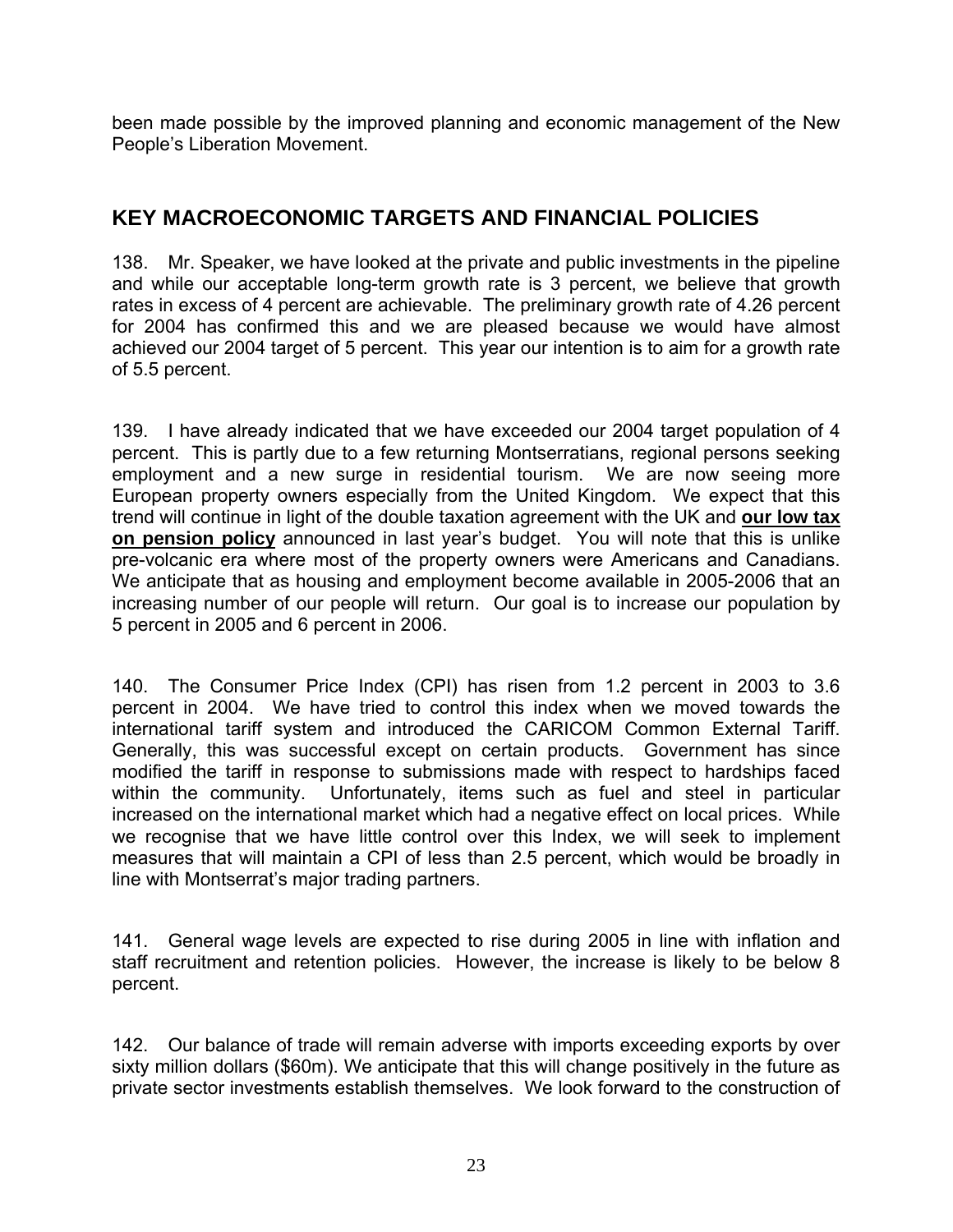the public market and increased local production thereby reducing the import bill. Further, we hope that the Private Sector Development project will look at export oriented mechanisms to ensure that the trade balance reduces by at least 10 percent over the next five years.

143. My Government is concerned about the unsustainable debt levels in the region. Clearly, from the figures Montserrat does not have a problem however, it is important to enforce a level of fiscal discipline that will permeate all levels of Government and become the norm. We will seek to keep the level of debt over the next five years to under 20 percent of GDP through innovative means of financing services.

144. Again, Mr Speaker, budgetary aid has been falling as a percentage of GDP except for 2003 and 2004 when additional budgetary aid was required to finance the ash-clearing programme and revitalise the battered tourism infrastructure. We expect budgetary aid to fall below 50 percent of GDP in 2005 and 40 percent of GDP in 2006/7.

## **FINANCIAL POLICIES**

145. Mr. Speaker, as mentioned before over the last four years a variety of incentives and exemptions have been provided to individuals and businesses to bring relief to them or encourage business development. In 2005, we intend to revisit these policies to see how we can make them more effective without detriment to public revenues.

146. We have recognised also, that there are fundamental weaknesses within the economy. These include a weak financial market, comparatively high prices, small domestic demand, proportionately high migrant outflows and an unhealthy reliance on government to drive the economy. While my Government accepts government's role in economic regeneration and we find it reasonable to continue do so given the impact of volcanic activity on island, it is an unsustainable position in light of our intention to seek the highest level of self determination possible.

147. In response, we encourage our financial institutions to look over the next five years for opportunities to lower risks associated with the local and external market. It would be also useful to seek to overcome the high operational costs associated with small organizations in order to withstand the inevitable and imminent competition resulting from the liberalisation of the financial market.

148. Government of Montserrat is also prepared to support efforts by financial institutions aimed at restructuring and re-organising themselves to meet future challenges and offer cheaper financial products.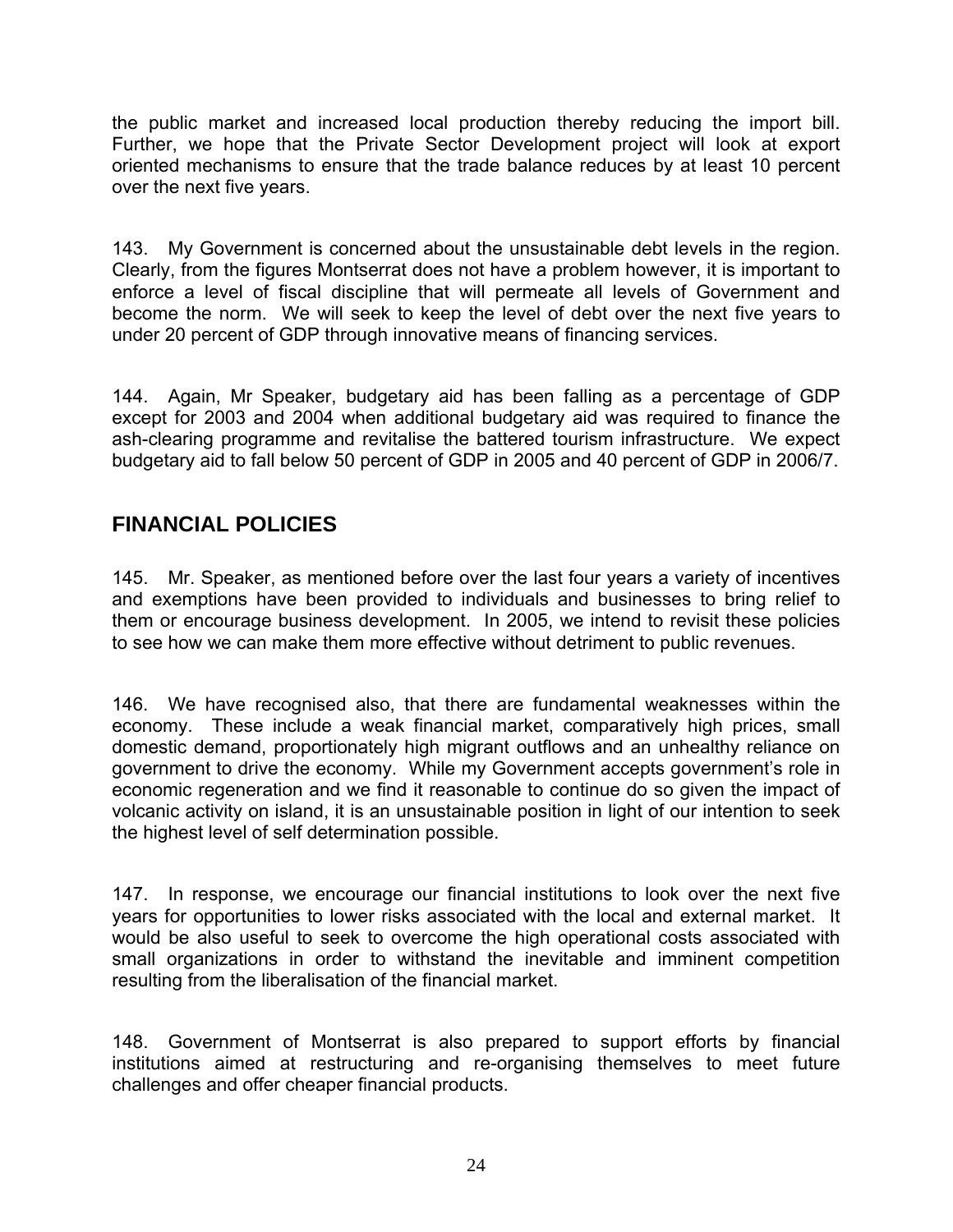149. Government intends in 2005 to look at ways in which it can assist small businesses formally located around the Belham that have suffered losses as a result of the volcano to re-establish themselves. We will assess these businesses to see what exactly can be done and design an appropriate assistance programme. We have allocated an initial sum of \$200,000 for this purpose.

150. We also continue to recognize tourist accommodation and housing as a major issue and will provide incentives to property developers involved in constructing residential homes for resale. A set of criteria will be developed to determine who will qualify for such support.

151. Training has been pointed out as being critical for future development. This year my Government will make available a Student Loan Programme with an element of grant funding included. We intend to have this ready by July 2005. This is to ensure that a wider cross-section of the population have access to tertiary education. We would encourage persons to borrow for skills that are marketable and in areas that will help them to establish businesses for themselves.

152. Later this year, we will also review the fees and rates for the provision of public services. The Public Finance Review revealed a number of these charges to be nuisances and administratively costly to collect. Also, those rates that have not been changed for over 30 years will be reviewed.

153. As mentioned earlier, Government recognises the erosion of income of persons living on island as a result of high fuel prices, rents and costs in construction industry. As a result, with effect from 1 January 2005, personal income tax rates will be as follows:

| <b>Income Group</b> |                        | Rate  |
|---------------------|------------------------|-------|
| а.                  | $0 - 15,000$           | $0\%$ |
|                     | b. $15.001 - 20.000$   | 15%   |
|                     | c. $20,001 - 26,000$   | 25%   |
|                     | d. $26,001 -$ and Over | 30%   |

154. This reduction in taxes from the above rates along with the increase in civil service salary will place approximately four million five hundred thousand dollars (EC\$4.5m) in the hands of individuals. If this is spent locally, it will help local businesses to keep individuals and their families employed. In short, if you spend all this money abroad, the economy loses the benefit and the job lost might be your own.

155. Mr Speaker, we note that many foreign nationals have developed businesses and in some cases have not complied with local regulations. Also, many avoid local taxes and this year we intend to monitor this market more closely. My Government has also decided to increase the fees relating to landholding license and those related to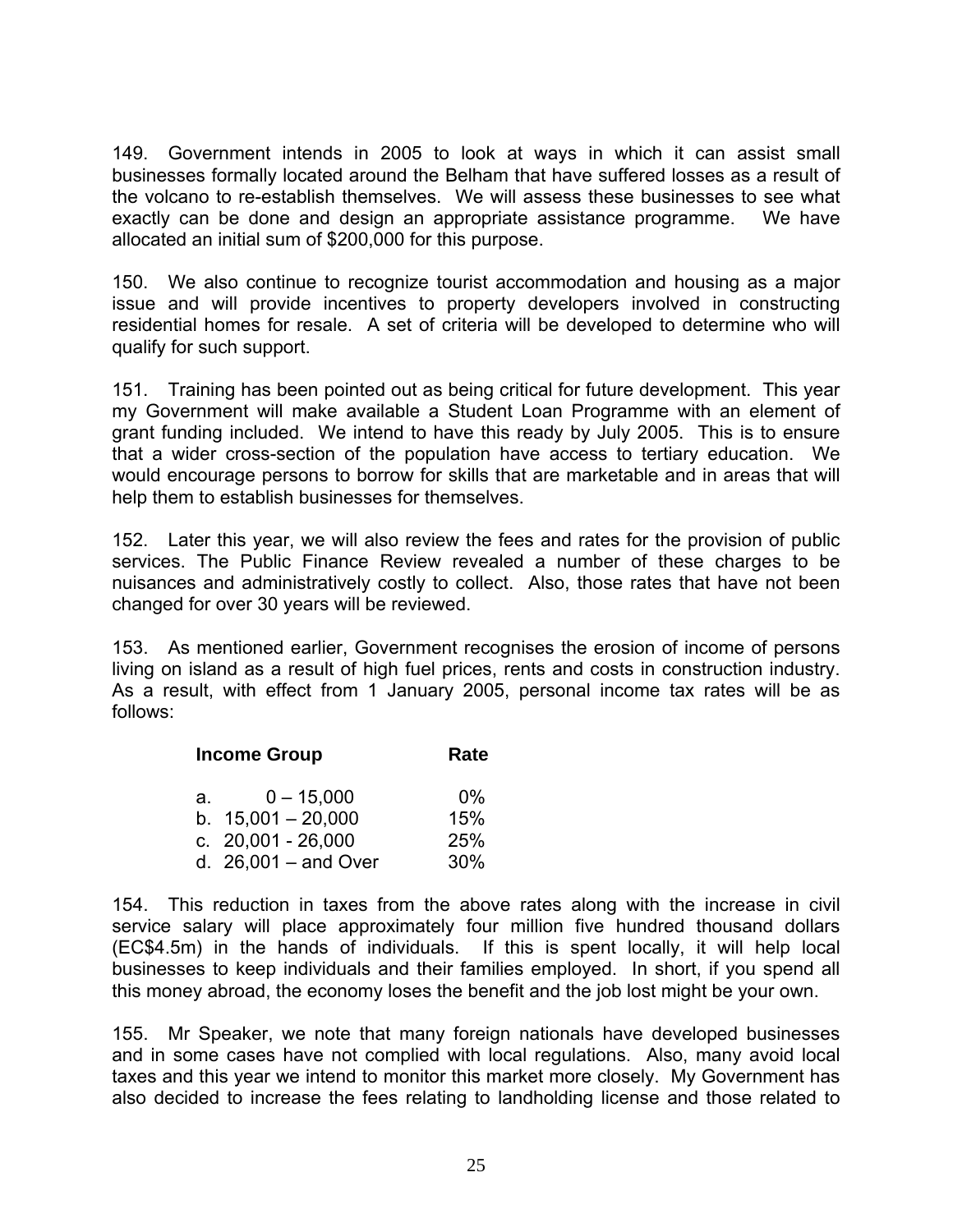undeveloped properties owned by foreign nationals from July 2005 and January 2006 respectively.

# **ACKNOWLEDGEMENT**

156. Mr. Speaker, I wish to thank the Almighty Father for sparing Montserrat from the disasters that have ravaged some of our neighbouring Islands and the East Asian countries last year, and pray that this year we may likewise be spared from natural and human disasters.

157. We also want to thank the people of Montserrat and other residents who have chosen Montserrat as their home. We are grateful for the investment and the commitment you have all made to keep this beloved country afloat.

158. I would like to express our deepest appreciation to Her Royal Highness, Princess Anne for gracing our shores with her presence just over a week ago. We believe that this visit will serve to give confidence to tourist, investors and others that Montserrat is open and ready for business.

159. We must make special mention of the important part played by our major finance partners, HMG especially FCO and DFID and the European Union. Our development would not have progressed as well as it has without the major investment of both Donors.

160. Thanks also to the regional and local organizations who have continued to work closely with us to improve the social and economic environment on Montserrat. We are also grateful for their contributions to the development of our systems as we move towards greater regional harmony.

161. I wish to place on record our thanks to all those persons and institutions that have supported the efforts of lobbying the United States Government on behalf of Montserratians who were on the TPS Programme. I must specifically mention the efforts of Mrs Vera Weekes who remained unwavering in her efforts to the end.

162. It would be remiss of me not to mention special thanks to Sir George Martin and his wife for raising the funds to build the new cultural centre now under construction in Little Bay. We know they did not do it alone and therefore our thanks are extended to all those who have contributed in any way.

163. Finally, as the first year of the tour of duty of Her Excellency the Governor, Mrs. Deborah Barnes Jones approaches, I wish to thank her for her efforts in supporting our development efforts and her commitment to good governance. We look forward to continued collaboration for the remainder of her term in office.